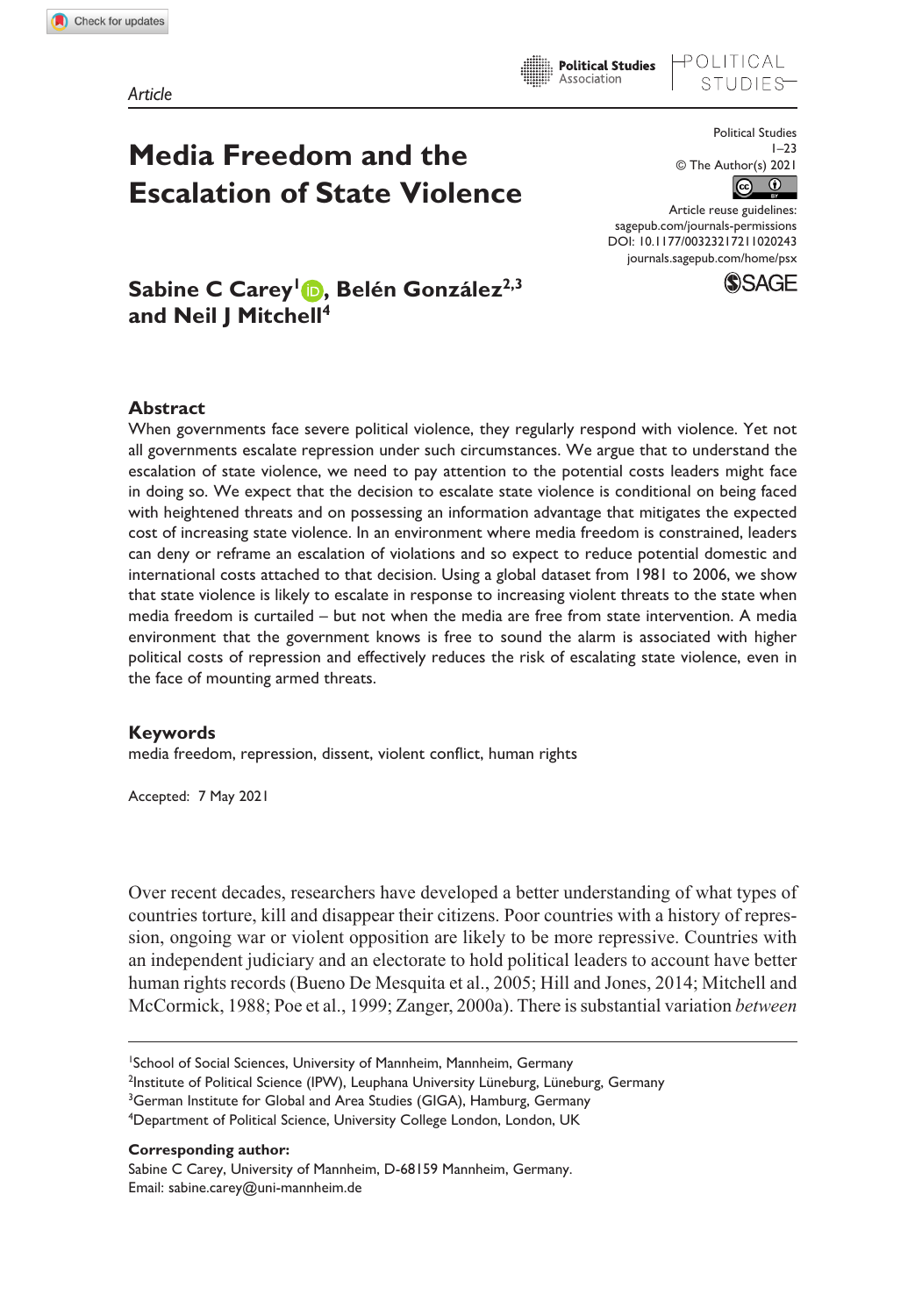countries, but the level of state (non-)violence is relatively stable *within* countries, whether due to strategic calculations, government capacity or bureaucratic inertia (e.g. Davenport, 2007). Substantial changes in state-sponsored violations of physical integrity rights are relatively rare. Escalating violations is an important decision with potentially serious consequences for the government, the opposition and the stability of the country. Under what conditions do governments deviate from the status quo and step up violence against their population? We investigate how the potential costs of escalating repression shape the willingness of leaders to take this decision.

Research on state-sponsored violations of physical integrity rights has generally focussed on the benefit of such violence for the state. It is seen as a tool to contain threats, in particular violent opposition, what Davenport (1995) has referred to as the 'law of coercive responsiveness' (Carey, 2006; Davenport, 2007; Lichbach, 1987; Ritter and Conrad, 2016). Governments are most likely to escalate violence when faced with substantial threats to their rule (Carey, 2010). Yet some governments maintain rather than escalate repression under such conditions, as Indonesia did in the early 2000s (Boudreau, 2009; Human Rights Watch, 2002). Governments expect to benefit from repression in managing threats, but they also likely anticipate costs. We argue that this mixed response to threats is conditioned by the government's capacity to manage the expected costs of repression. Cost management is shaped by the tactics of the opposition (whether it is violent or nonviolent) and importantly by control of the media and the flow of information. In our analysis, the decision to violate physical integrity rights in order to manage threats is viewed in combination with other policy choices, notably with the control of information; repression is not a discrete policy choice.

If governments fear accountability costs for ratcheting up violations of human rights in the form of a domestic or international backlash (Francisco, 1996; Lichbach, 1987), then that fear may be modified by the control the government has over the flow of information. Accountability for wrongdoing depends on a credible account of that wrongdoing. In a country lacking independent media, the government can modify and hinder the flow of information, reframe, vilify or exaggerate the violence used by the opposition, and obscure or justify its actions. A constrained press lowers the costs of escalating state violence and modifies how the government responds to threats.

A comparison of what took place in upper-middle-income Turkey in 2013 and in lowincome Georgia in 2003 (World Bank, 2018) highlights the association between media freedom and the government's response to escalating opposition. Freedom House classified both countries as partially free, with Turkey labelled a democracy and Georgia a semi-democracy according to Polity5 (Marshall and Gurr, 2020). Research on repression tells us that by level of income and democracy, Georgia should have been more likely than Turkey to ratchet up repression. But the opposite was the case when these countries faced massive opposition. In Turkey, extensive demonstrations and protests over Gezi Park were met with state-sponsored violence (Human Rights Watch, 2014). During that time, the Turkish government had already systematically constrained the media (Yılmaz, 2016). As a result, mainstream TV stations failed to report on the protests and the government's violent responses (Oktem, 2013). The government's control over the media likely facilitated the heavy-handed government response. Aytac et al. (2017: 64) highlight that 'the decision of an elected government often boils down to its assessment of the degree to which it will be held accountable for high levels of repression', which is hampered by state-controlled media.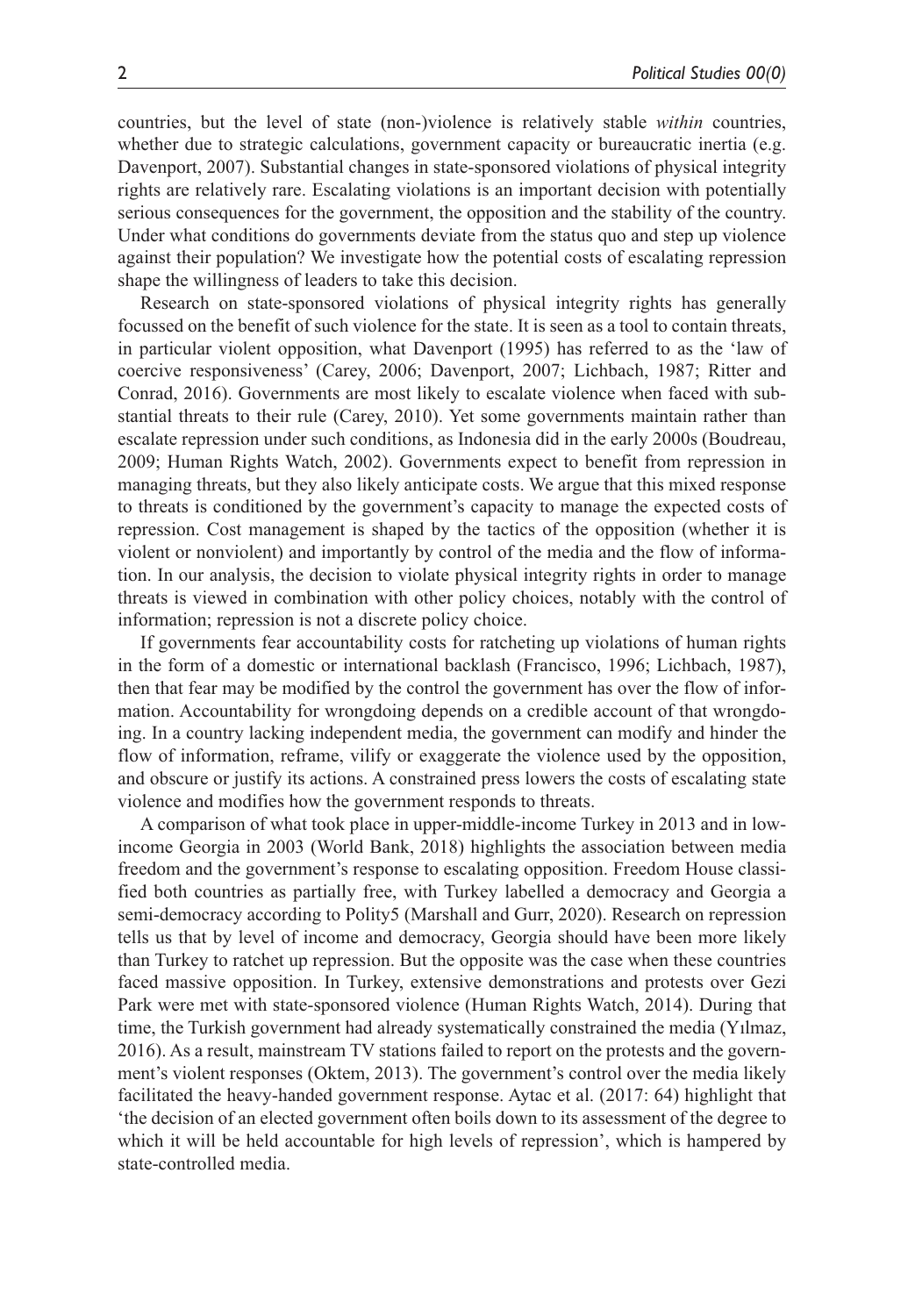In contrast, widespread protests in Georgia in November 2003 in response to disputed parliamentary elections culminated in a peaceful change in power, the Rose Revolution. Throughout this process, neither the old nor the new government significantly stepped up the level of violence (Fairbanks, 2004). Unlike other post-Soviet countries, Georgia had relatively free media that were able to report on government behaviour. Popular investigative programmes of the independent TV station Rustivi-2 'signalled to people that government figures could be held accountable without serious repercussions' (Anable, 2006: 16). If they had wanted to increase violence, Georgian leaders likely knew that, unlike their Turkish counterparts, they would be less able to cover up or deny their repressive tactics.

The extent to which governments can or cannot control the content and flow of information about their activities provides an environment that can help explain different reactions to increasing dissent in Turkey and Georgia. Free media increase the likelihood of the government being held accountable and raise the expected costs of escalating repression. Constrained media, as in Turkey, facilitate the escalation of state violence, making it more likely that governments will ratchet up the violation of physical integrity rights when faced with increasing threats.

We examine whether a government's response to substantial changes in domestic threats is conditioned by its control over the media environment. We accept the standard causal account of repression as a tool to manage threat and focus on increasing violent threats against the government as the most likely scenario for violent escalation by a government. We assess the different tactics of the opposition and include nonviolent dissent, to provide a more comprehensive test of challenges the government might face. Armed conflict and terrorism threaten overall stability and government survival, and have consistently been associated with state-sponsored repression (e.g. Hill and Jones, 2014; Piazza and Walsh, 2009; Shor et al., 2014). These extreme threats pose a particularly challenging test for a potentially modifying role of free media. When dealing with violent dissent by rebel or terrorist groups, governments could claim that the escalation of state-sponsored violence is proportionate and necessary to protect or restore security. The implication of our argument is that escalating violations in response to increasing violent threats is more likely in countries with limited media freedom as opposed to countries where the media are free to investigate and report on the government's repressive policies.

Using a global dataset from 1981 to 2006, we capture the threat environment and assess government responses to both violent and nonviolent forms of growing political unrest to provide a more comprehensive test of challenges the government might face. We show empirically that the onset or intensification of armed conflict or terror attacks are not systematically associated with a heightened risk of escalating state violence. Instead, the response of governments is conditioned by the expected costs attached to repression. Where the freedom of the media is curtailed, the government is able to justify or even deny the increasing use of state violence. Where the media are free, however, the commonly observed repressive response to extreme forms of violent dissent is less likely.

While research on repression has been dominated by expected benefits of violent policies, our study examines expected costs. It shows how media constraints modify state responses to increasing security threats.<sup>1</sup> Our research provides further evidence for the important role a free and active press plays for the protection of the wider population and why journalists are often targeted by governments (Carey and Gohdes, 2021; Gohdes and Carey, 2017).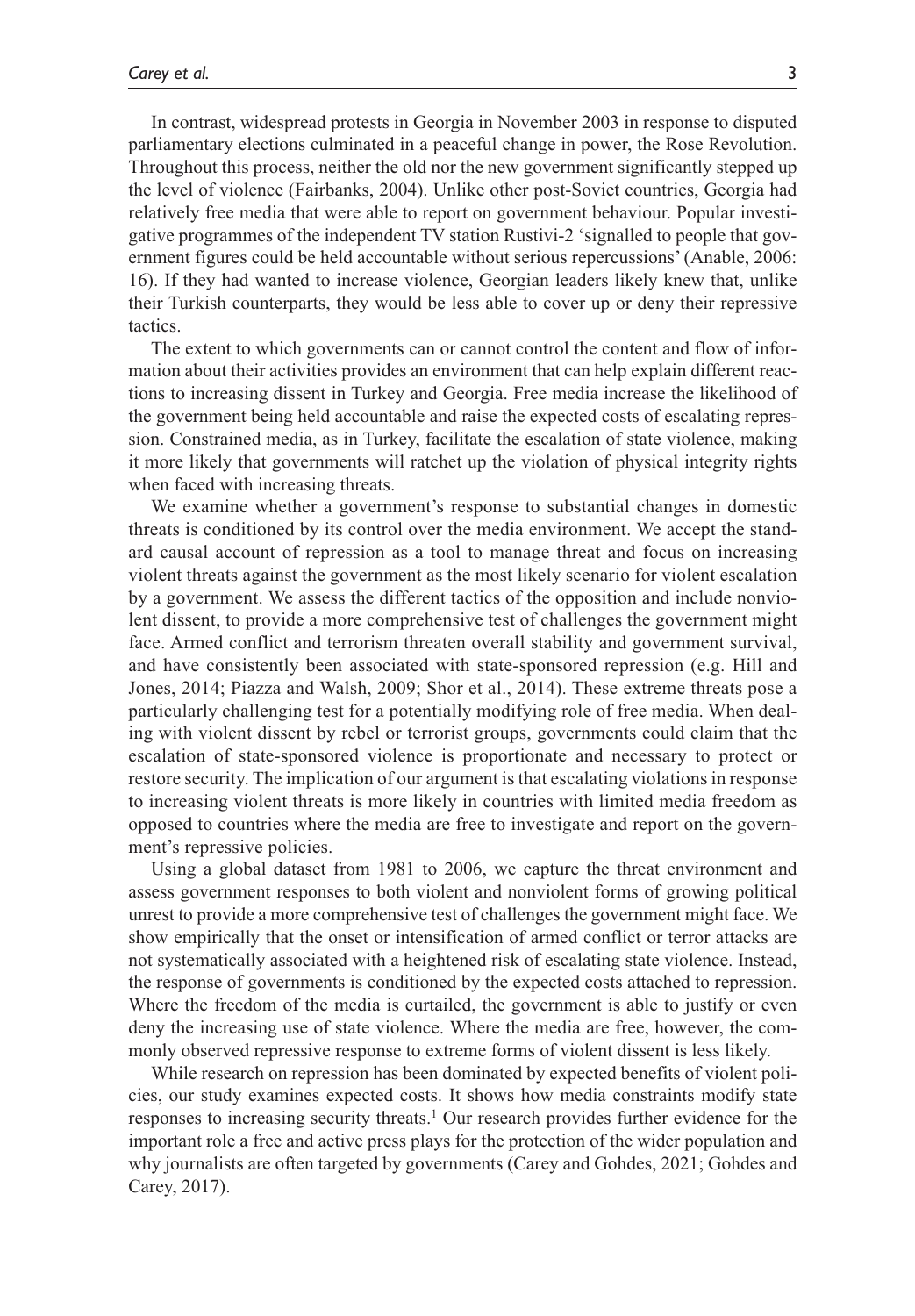## **Escalating State-Sponsored Violence: A Risky Strategy**

The International Covenant on Civil and Political Rights (ICCPR) is designed to protect human rights, including the right to physical integrity. Most states are parties to this treaty. The right to be free from torture, political imprisonment, disappearances and killing is widely accepted, though not consistently implemented (Hathaway, 2002). Once imposed, the level of repression usually remains relatively static (Carey, 2006; Davenport, 2007). As in other policy areas, periods of policy stability dominate and are 'punctuated' by change (Pierson, 2000).

Departing from the status quo and escalating violence can have negative consequences for the government domestically and internationally. Domestically, escalation may reduce public support for the government and strengthen resistance (Carey, 2006; Mason and Krane, 1989; Moore and Davis, 1998; Opp and Roehl, 1990; Rasler, 1996; Rost, 2011). For example, in Northern Ireland harsh British counterinsurgency measures triggered further protest and violence between 1969 and 1992 (Francisco, 1996; LaFree et al., 2009).

The naming and shaming and the aid literatures point to the international costs of statesponsored violence (DeMeritt, 2012, 2016; Hafner-Burton, 2008; Meernik et al., 2012). The violation of physical integrity rights can bring reputational and material costs, such as economic sanctions or reduced foreign aid (Apodaca and Stohl, 1999; Dietrich and Murdie, 2017; Nielsen, 2013; Zanger, 2000b). The risk of negative attention is likely to be greater for a marked increase in repression than for maintaining the status quo. In short, escalating the violation of the fundamental right to physical integrity will come with the expectation of additional costs for governments.<sup>2</sup>

Under what conditions might governments escalate state repression despite the risks attached to deviating from the status quo? The risks of escalation are likely outweighed by concerns of maintaining political stability in the face of serious security threats: Repression is usually higher when governments are faced with dissent, and particularly with violent dissent (Carey, 2010; DeMeritt, 2016).

While we know more about the correlates of *levels* of repression, we examine whether governments respond with *escalating* state violence when organized political violence against the state breaks out or intensifies. We concentrate on the impact of changes in extreme threats in the form of civil war and terrorist attacks on the propensity to escalate state repression.<sup>3</sup> Civil war is among the best predictors of repression and consistently associated with violations of physical integrity rights (e.g. Hill and Jones, 2014; Poe and Tate, 1994). Both transnational (Dreher and Schneider, 2010; Piazza and Walsh, 2009; Robison, 2009) and domestic terror attacks (Shor et al., 2014) have also been linked to increasing state repression. We extend the analysis to the costs of repression and the media policy correlates of escalating the violation of physical integrity rights.

## **Censorship and the Escalation of State-Sponsored Violence**

The risk of facing domestic and international costs for intensifying state-sponsored violence depends on the availability of reliable information about the behaviour of the state and its repressive agents. Without such information, the government cannot be held accountable and is unlikely to pay a price for increasing violence (Grant and Keohane, 2005; Mitchell, 2012). When governments are under threat and can influence the available information, we argue that they expect to contain the costs of escalating state-sponsored violence.<sup>4</sup> Without a free press, the government can use its information advantage to deny or reframe the otherwise damaging escalation of state violence.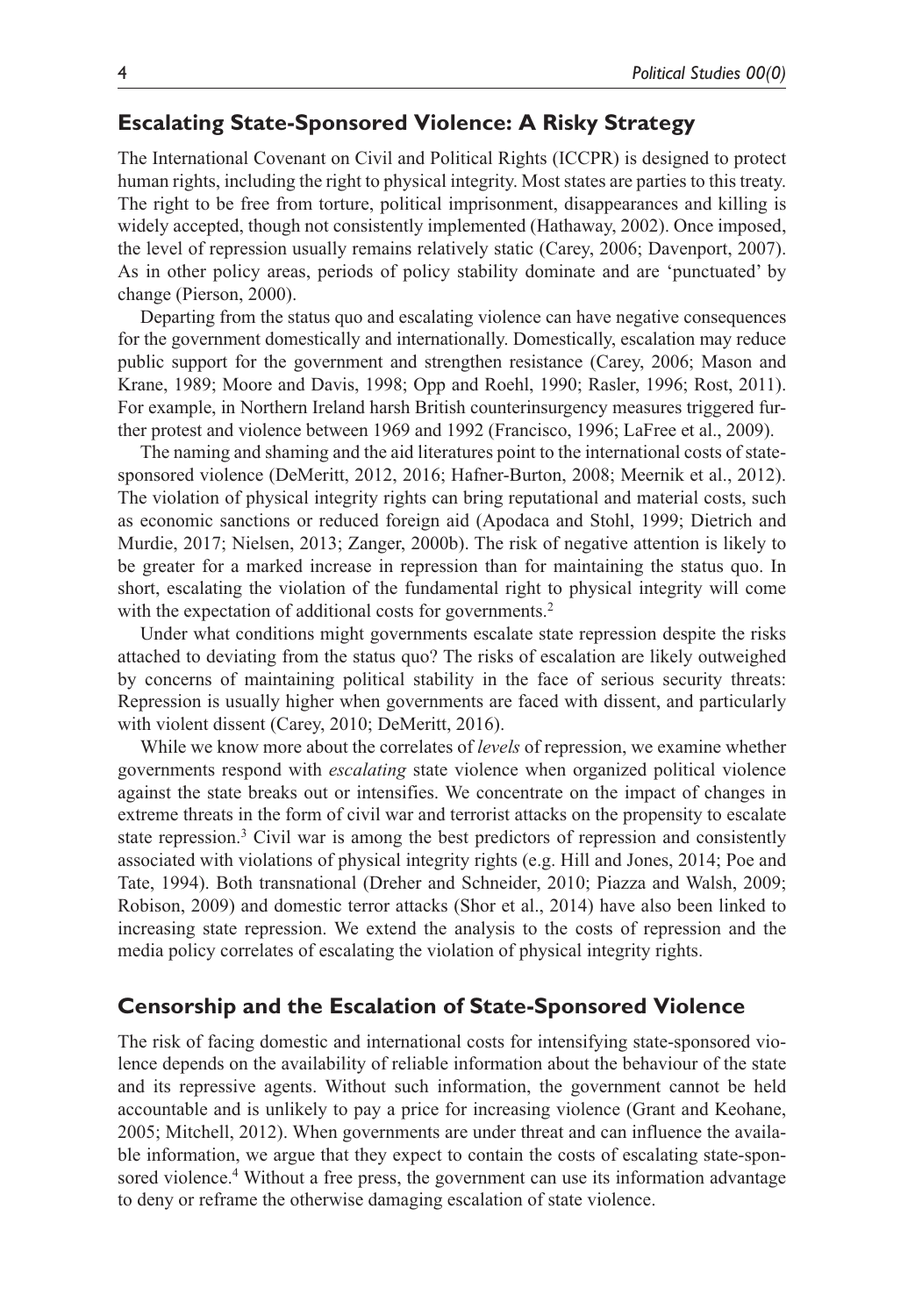The symmetrical argument that press freedom contributes to better human rights protection is generally supported in the literature (Apodaca, 2007). A free press facilitates the flow of information about government policies, which could make repression too risky for the government. Whitten-Woodring (2009) shows that the positive impact of media freedom on levels of human rights is dependent on democratic institutions. Free media help overcome the collective action problem, influencing the repression–dissent nexus (Kim et al., 2015).

Free media enhance the flow of information about government activities. A government that cannot hide or rationalize its repressive policies is more likely to be held to account and to be punished for its wrongdoing. When journalists are free to investigate and report on government behaviour, the government is likely to be more sensitive to the domestic and international consequences of its actions. If decision-makers are worried about losing domestic and international support, they may choose not to increase state violence – even in the face of escalating threats. While international punishment for wrongdoing is not automatic (Nielsen, 2013), if the visibility, attention and information about the violation of basic rights is limited, then the expectation of being punished should be lower.

## **Media Control as a Tool for Denial or Reframing**

All governments have an incentive to influence the visibility of controversial actions. As Durante and Zhuravskaya (2018) show, even governments with independent media strategically time unpopular actions, such as military operations, for when world attention is diverted by other events. While control over information is usually incomplete (Roberts, 2018), governments oftentimes limit the watchdog function of the press. Controlling the press provides an information advantage, which allows the government to deny or reframe its repressive measures as justified and proportionate to the actions of the opposition (Kim et al., 2015; Norris, 2014). As Hendrix and Wong (2013: 657–658) argue, rulers use torture because they expect a political benefit but if such abuses 'are widely reported, they become political liabilities for the regime . . . [B]efore deciding to disregard international human rights norms in their actions, rulers assess the probability that their actions will be widely reported'.<sup>5</sup>

When the government controls the media, two mechanisms make the escalation of repression more likely: the denial or the reframing of its escalating violence. First, by controlling the media, the government can disguise the escalation of repression. It can deny this turn in strategy, block key sources of information, or deny that the government is behind the escalating violence. For example, Chinese media blamed the protesters in Hong Kong in 2019 as the source of the escalating violence (Myers and Mozur, 2019).

Second, media control helps the government reframe its actions to make them appear excusable or justifiable. Particularly in the context of increased rebel violence or terror attacks, framing may involve vilifying or smearing the opposition, downplaying the government's own violent strategies, exaggerating the violence of the opposition, shifting responsibility to other agents or packaging the repression as a proportionate and necessary response to protect the security of the public. Government-controlled media can assist in justifying wider repression that might not just be directed at perpetrators of the violent dissent. Growing violent opposition can be exploited by the government to target individuals and groups perceived to pose a threat, even if they are not directly involved in the rebel or terrorist attacks. The authorities can portray the targeted population in a way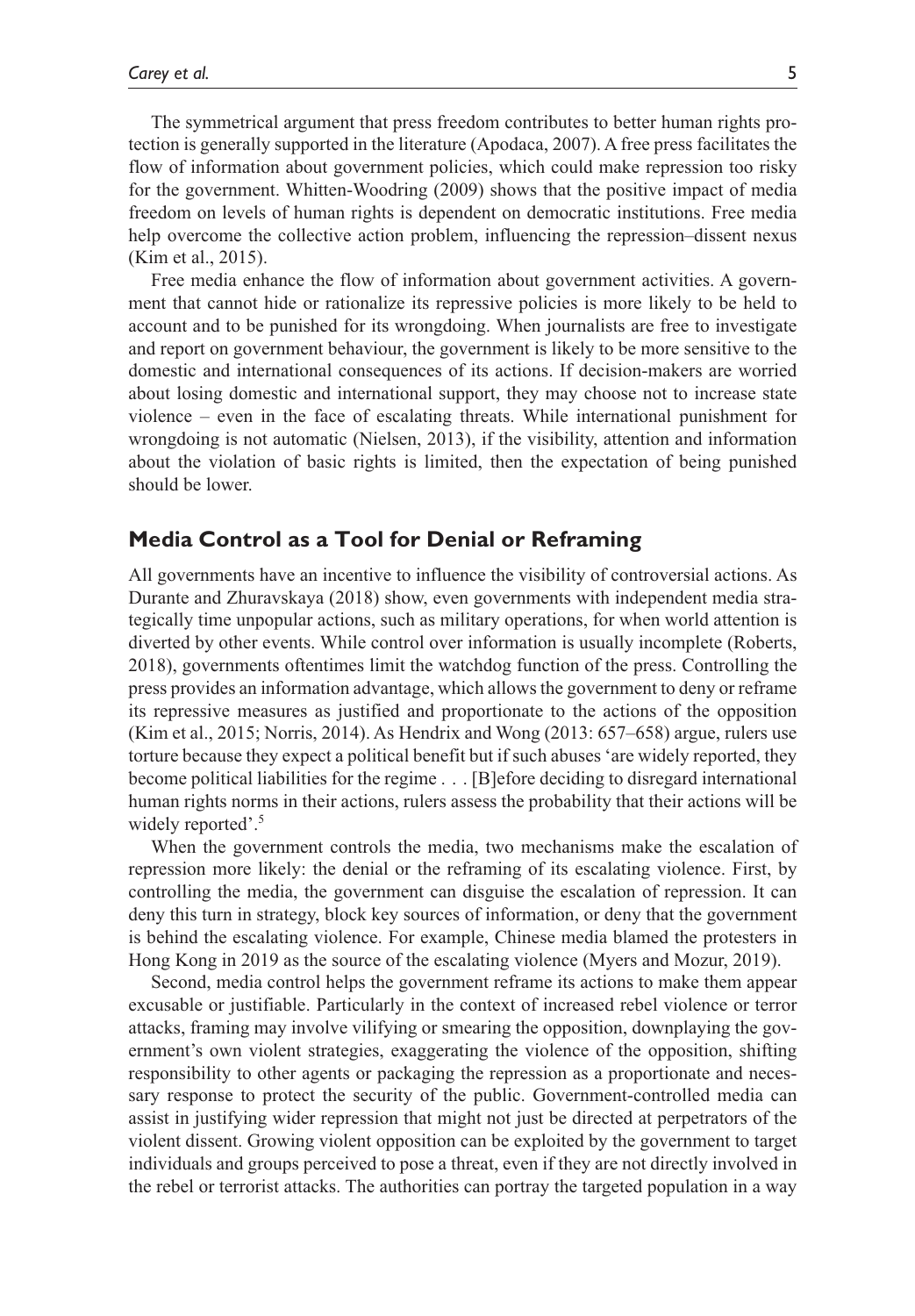that justifies an increasingly violent response, for example, as a foreign-influenced outgroup that threatens the nation and that requires a 'firm response' to avert or reduce the dangers these groups pose for the public. Presenting the targeted group in the media as particularly dangerous reduces the risk of negative repercussions for increasing the overall level of state-sponsored violence.

The development of social media might interfere with these mechanisms because it increases the potential sources and avenues for disseminating information and complicates state control. But this 'new information age' also enables governments to monitor these information flows and to flood the news environment with their preferred stories and interpretation of events (King et al., 2013, 2017). 'Fake news' can be distributed widely and impede an accurate assessment of government actions. For example, commenting on the Hong Kong protests in 2019, the Financial Times reported that '[a]fter an initial ban on any reports of the protests, the Communist party propaganda department has now ordered mainland media to flood the zone with reports emphasizing the violence of protesters and the supposed role of 'hostile foreign forces'' (Myers and Mozur, 2019).

Despite the rapidly evolving informational context produced by social media, governments have not abandoned efforts to control conventional media outlets and intimidate journalists (Freedom House, 2015).<sup>6</sup> Conventional outlets are still considered to play an important role. Not all sources of information are equal, nor are they equally circulated domestically and internationally. With controversial policies such as the use of violence, the quality of the evidence base is key. Leaders have most to fear from credible stories of government wrongdoing appearing in widely recognized outlets (Nielsen, 2013) and as a result they continue to invest effort in controlling both traditional and online social media. For example, Russia systematically hampered independent and critical reporting in 2015 to shape the portrayal of the country's activities in Ukraine and Syria (Freedom House, 2015; Mejias and Vokuev, 2017).

We expect that under conditions of limited press freedom, governments anticipate a lower risk of an international or domestic backlash if they escalate the violation of physical integrity rights in the face of increasing violent opposition. Press freedom, or the absence of it, shapes the political costs of escalating repression and therefore conditions a government's response to increasing violent dissent. This leads to the following hypothesis: *Repression is more likely to escalate in the face of increasing violent dissent when press freedom is constrained.*

Our study examines the widely supported argument that violent dissent leads to repression. We assess the impact of *increasing* violent threats on *changes* in government repression. Given the empirical pattern found in past research, we would expect that increases in such threats trigger increases in state coercion. But we argue that media freedom is likely to modify this relationship. Governments that can manipulate information about the threat and their behaviour, may anticipate a reduced risk of being held accountable for a repressive response. We test for the presence of the policy correlate of media control when governments escalate repression in the face of escalating violent threats.

## **Research Design**

We analyse the escalation of repression with a global dataset from 1981 to 2006, with the country-year as unit of analysis.7 Our dependent variable is an ordinal measure of changes in physical integrity rights violations. *Change in repression* has three categories to account for the 'decrease', 'no change' and 'increase' of repression from one year to the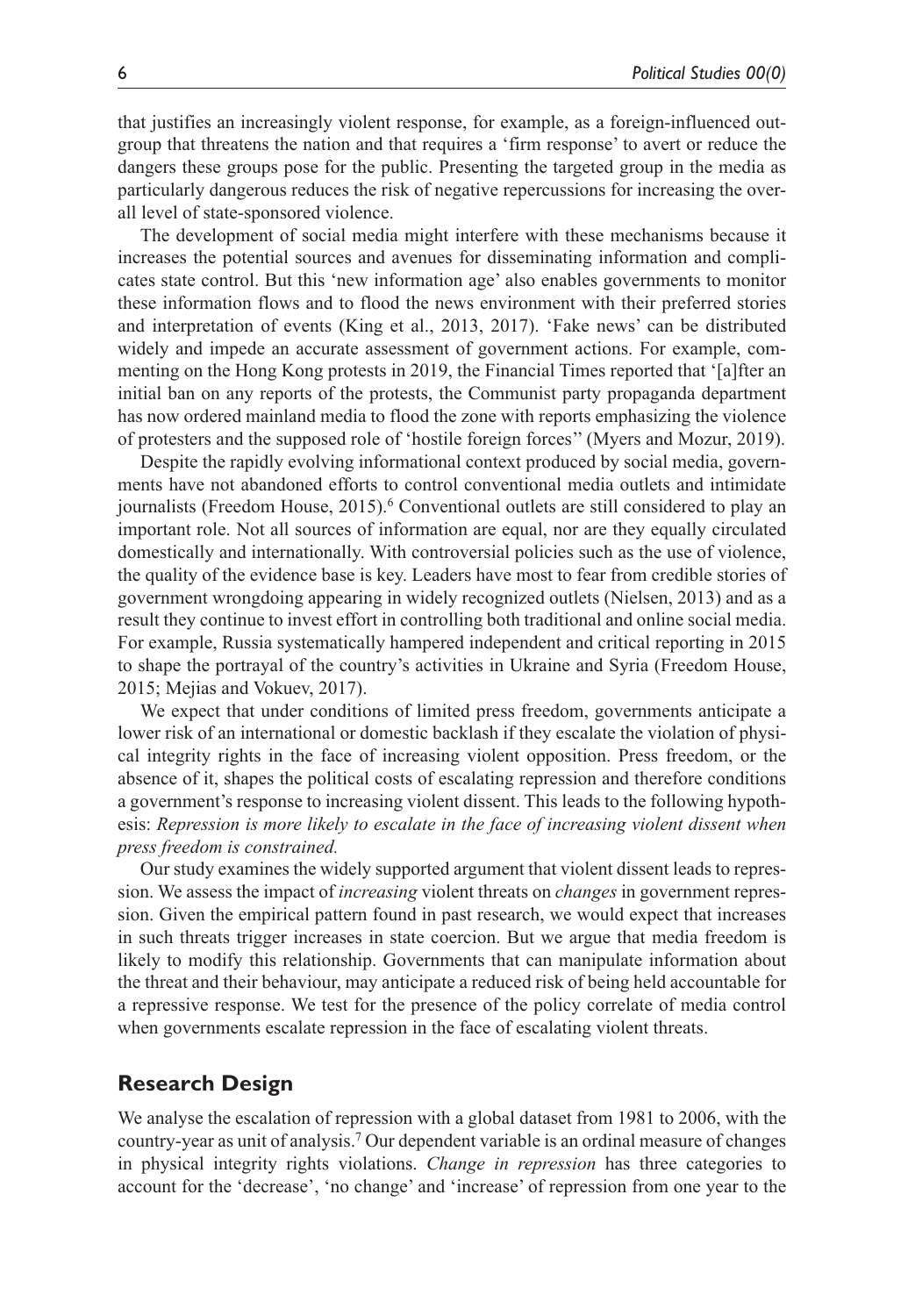

**Figure 1.** Distribution of the Dependent Variable 'Changes in Repression'.

next. Our focus is the 'increase' of state repression, but we include the other two possible outcomes to model all government response options.

To construct this measure we use the 5-point Political Terror Scale (PTS) (Wood and Gibney, 2010). The PTS identifies the extent to which physical integrity rights violations affect larger sections of a country's population, drawing on multiple sources.<sup>8</sup> This allows us to develop a widely accepted and easily comparable measure of substantial, general escalation in a cross-country set up. *Change in repression* includes changes of one or more ordinal points from any level.<sup>9</sup> Given the stickiness of the original PTS, a one-point change represents a substantial shift in human rights conditions country-wide. It captures changes in the overall repressive strategy at the national level.

Figure 1 graphs the three categories of *changes in repression* over time. Repression changes in about one third of our observations.10 Most instances of escalation end at the intermediate category of physical integrity violations (PTS level 3, 38%). Governments that de-escalate tend to arrive at full respect of these physical integrity rights (PTS level 1, 24%).

Our main independent variables are changes in organized dissent and media constraints. We operationalize changes in dissent in two ways: onset (*Dissent onset*) and intensification (*Dissent* ∆). These measures depict different stages of organized action against the government that are likely to affect the leader's perception of threat intensity and the appropriate response to it. Onset represents the emergence of a new dispute, while intensification refers to the increase of an existing threat.

We code the onset of an armed conflict as a binary variable when clashes between the government and a rebel group generate at least 25 battle-related deaths for the first time, using the UCDP/PRIO Armed Conflict Dataset (Gleditsch et al., 2002). We measure intensification of armed conflict as a binary indicator when the number of battle-related casualties crosses the threshold of 1,000 battle deaths or when the same government faces additional sub-national conflicts with different rebel groups.

To code domestic terror attacks against the national government, including on governmental infrastructure, government officials and citizens, we use data from the Global Terrorism Database (GTD). We apply GTD's (2016) conservative definition of terror attacks, which have to fulfil three criteria: (i) the intentional use of force to coerce, intimidate or convey a message to larger audience than the immediate victims; (ii)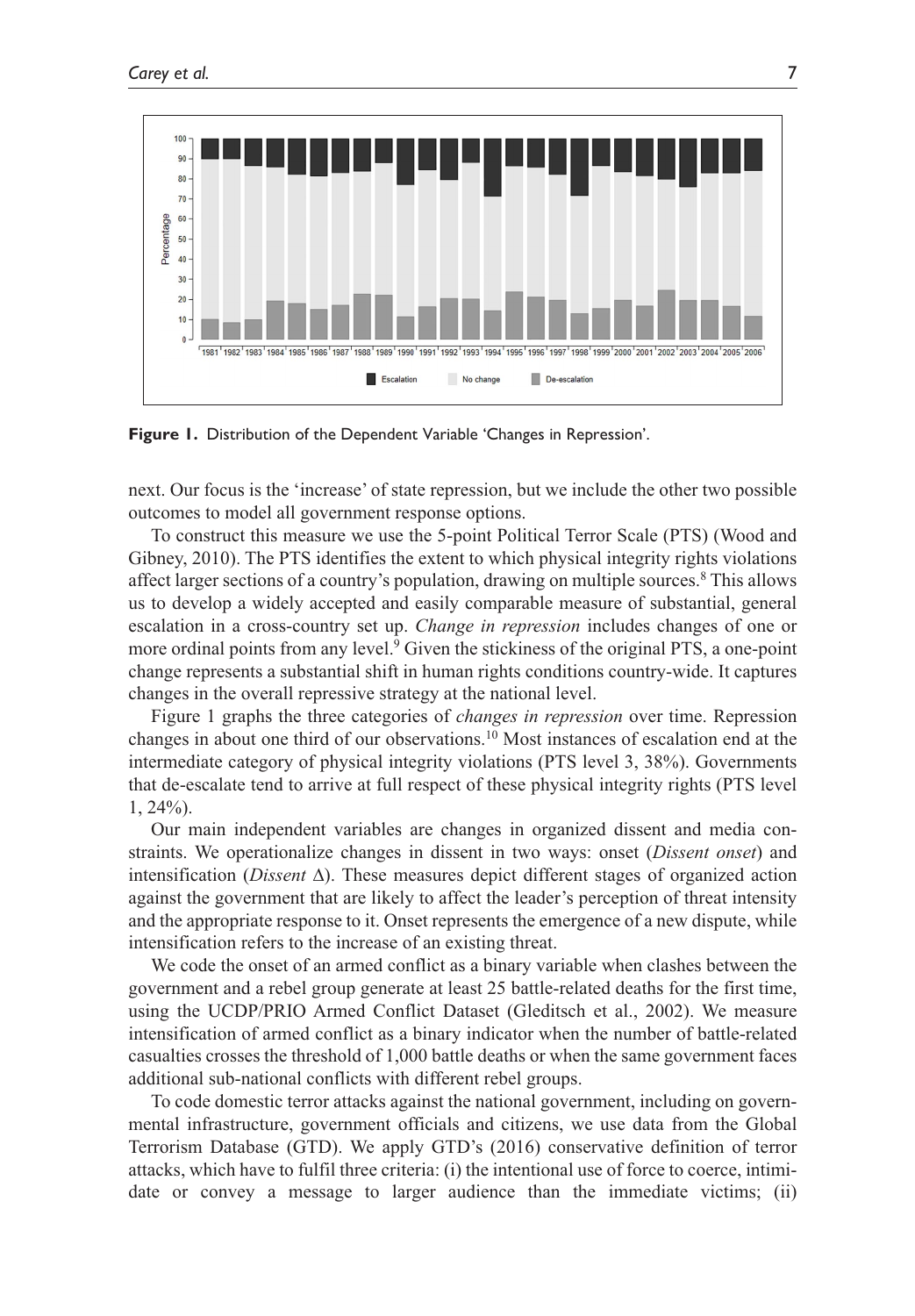with political, economic, religious or social goal that (iii) takes place outside legitimate warfare activities. We code the onset of a terrorist campaign for the first year in which a domestic terror attack against the government takes place or after at least two consecutive years of no attacks. We code intensification when the number of terror attacks against the same government increases from one year to the next.

Mass opposition to the government can also be of a nonviolent nature. Systematic and organized mass movements pose a distinctive threat to the government and may alter the level of state violence (Chenoweth and Stephan, 2011). To assess whether the modifying effect of free media depends on the tactics of the opposition and applies only to extreme, violent events or to large-scale dissent more generally, we test for the conditioning impact of media freedom when governments are faced with nonviolent campaigns, using the NAVCO 2.0 data set (Chenoweth and Lewis, 2013).<sup>11</sup> We identify nonviolent campaigns onset as a binary indicator for the first year the campaign becomes active. The intensification of nonviolent campaigns is coded 1 when the campaign grows in number of participants, when new organizations become involved in the campaign, or when additional campaigns are initiated against the same government from one year to the next.

The variable *constrained media* captures the information advantage of the government and is based on the Global Media Freedom Dataset (Whitten-Woodring, 2009; Whitten-Woodring and Van Belle, 2017). We follow Whitten-Woodring and Van Belle (2017: 180–183) and construct a binary indicator. Countries are categorized as having constrained media when it is impossible to safely criticize the government and its officials, and when media outlets are (in-)directly controlled by the government. Media are coded 'free' if criticism of the government and its officials is common practice with no further consequences or with limited social, legal or economic costs.

We control for other factors that may affect the risk that repression escalates and that might be linked to media freedom. The government's decision to extend violent policies may be related to the general political instability of the country or to multiple forms of organized opposition taking place simultaneously. We thus control for other forms of ongoing dissent with binary indicators for either *Armed conflict, Terror attacks* or *Nonviolent* opposition. If we excluded these violent and nonviolent campaigns from the analyses, we could not rule out that the decision to escalate repression was guided by these other forms of dissent (Gläßel et al., 2020).

Human rights violations are likely to continue the following year (Carey, 2006; Davenport, 2007), because, like other policies, they are bounded by past practice (Heclo, 2010; Pierson, 2000). We control for the extent to which the government has been using repressive policies by including the lag of the 5-point PTS  $(PTS<sub>las</sub>)$ . We also include regime type because it likely affects both press freedom and changes in repression. In addition, democratic countries are generally less repressive (Davenport and Armstrong, 2004; De Mesquita et al., 2005; Hill and Jones, 2014), and we expect they are also less likely to escalate repression. We control for the degree of democracy with the Xpolity measure, which excludes the dimension of Polity IV that overlaps with conflict (Hill and Jones, 2014; Vreeland, 2008). We recode the Xpolity variable, which ranges from -7 (autocratic) to+7 (democratic), into a binary variable, identifying *democracies* for values 4 or higher.

We control for international costs of repression by accounting for countries that are dependent on aid from democracies, where *democracy aid* is coded 'as the natural log of the sum total of aid received from democracies as a proportion of the recipient's gross domestic product' (Carey et al., 2015: 9). Such countries should be more sensitive to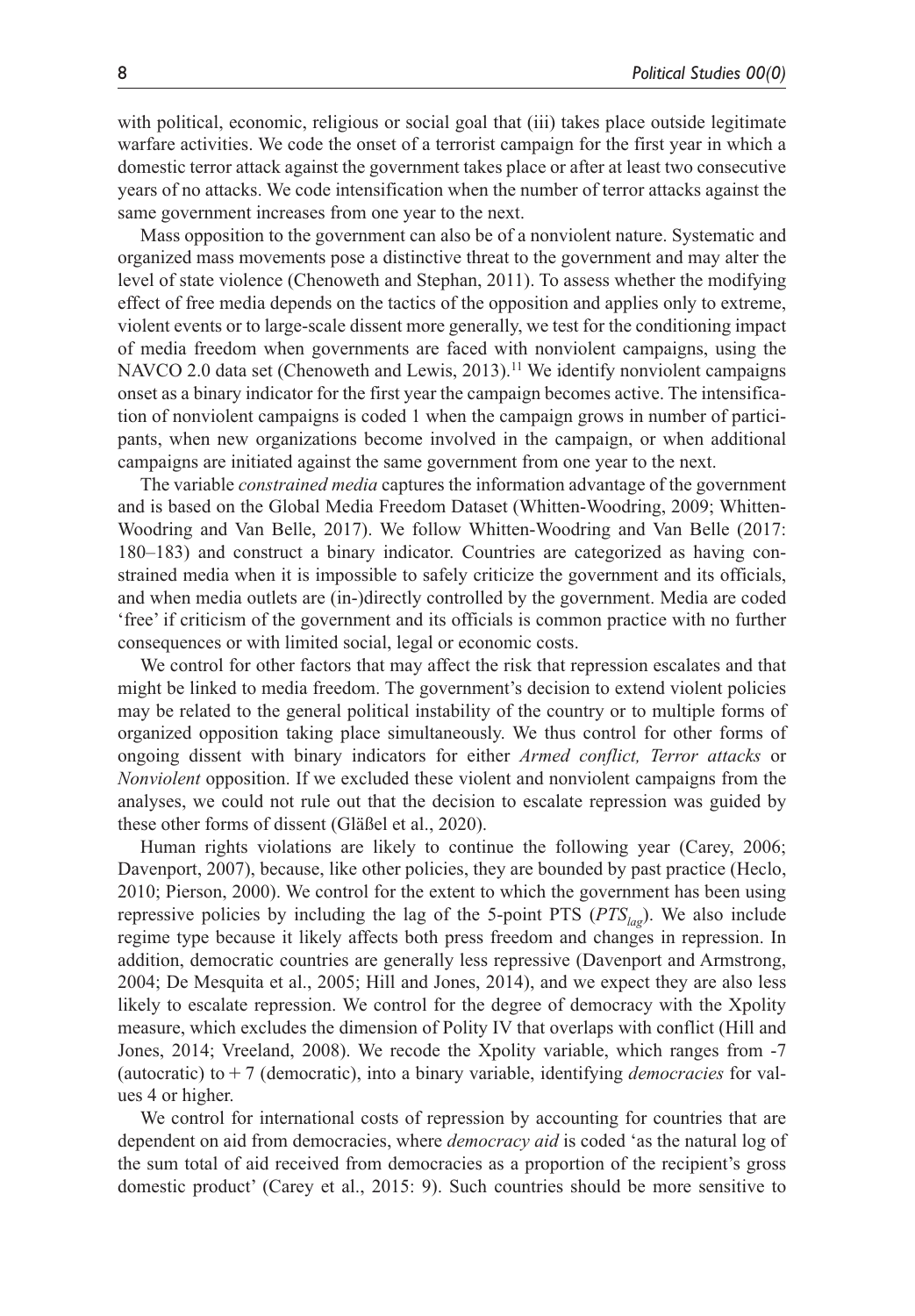international condemnation and therefore likely to abstain from escalating repression. As richer countries are less repressive and more populous countries are more repressive (e.g. Poe et al., 1999), these factors might also affect the risk of escalation. Hence, we include the log of gross domestic product (*GDP*) *per capita* and *population* size with data from Gleditsch (2002).

We use a multinomial logit model as a government can sustain, increase or decrease the violation of physical integrity rights. Our dependent variable *change in repression* captures the entire range of this dynamic behaviour. We estimate the coefficients by comparing the outcomes 'de-escalation' and 'escalation' of repression with 'no change', our baseline category. This modelling strategy estimates the probability that a state will increase repression, our main outcome of interest, while accounting for alternative choices the government can make.

We lag all independent variables by one year, except those related to country characteristics, to avoid simultaneous influences from the outcomes we examine. Since the errors may vary systematically by country, we use robust standard errors clustered by country. To deal with autocorrelation in the dependent variable, we include cubic polynomials of the time since the last change in state repression (Carter and Signorino, 2010). We employ alternative modelling strategies, including linear regressions with country and year fixed effects, presented in the online appendix of the Supplementary Information. Table S1.1 in the online appendix of the Supplementary Information provides the summary statistics.

## **Results**

Tables 1 and 2 show the multinomial regression results of dissent types and constrained media on changes in repression. The tables display coefficient estimates for the *de-escalation* and *escalation* of repression, with *no change* as the baseline category. Table 1 uses the onset of each dissent type (*Dissent onset<sub>lag</sub>*) as the main independent variable, while Table 2 depicts the results for dissent intensification (*Dissent*  $\Delta_{lag}$ ). We theorized that governments are more likely to escalate repression when faced with increasing violent threats, but that the costs of such escalation are conditioned by media freedom. To test for this hypothesized relationship, we interact each dissent type with *Constrained media*<sub>lag</sub>.

In Table 1, the coefficient estimates for the interaction terms of violent dissent onset and constrained media fail to reach conventional levels of statistical significance across outcomes. Governments do not seem to escalate the overall level of repression in response to the onset of armed conflicts or terrorist campaigns even when they are in control of the media. This finding qualifies current findings, which assume a consistent relationship between violent opposition and state repression. The otherwise relatively consistent repressive government response to particularly threatening forms of violent attacks does not seem to apply to substantive changes in overall repression when such attacks are first initiated. The coefficient estimate for the interaction term of nonviolent onset and constrained media is statistically significant for the de-escalation outcome, though only at the 10% level. Despite being in control of the media, governments seem to scale down repression at the start of nonviolent campaigns.

Table 2 shows the results for the impact of intensifying violent and nonviolent organized dissent on escalating repression. The coefficient estimates for the interaction terms of violent dissent intensification and constrained media are statistically significant for the escalation of repression. In an environment of constrained media, governments are more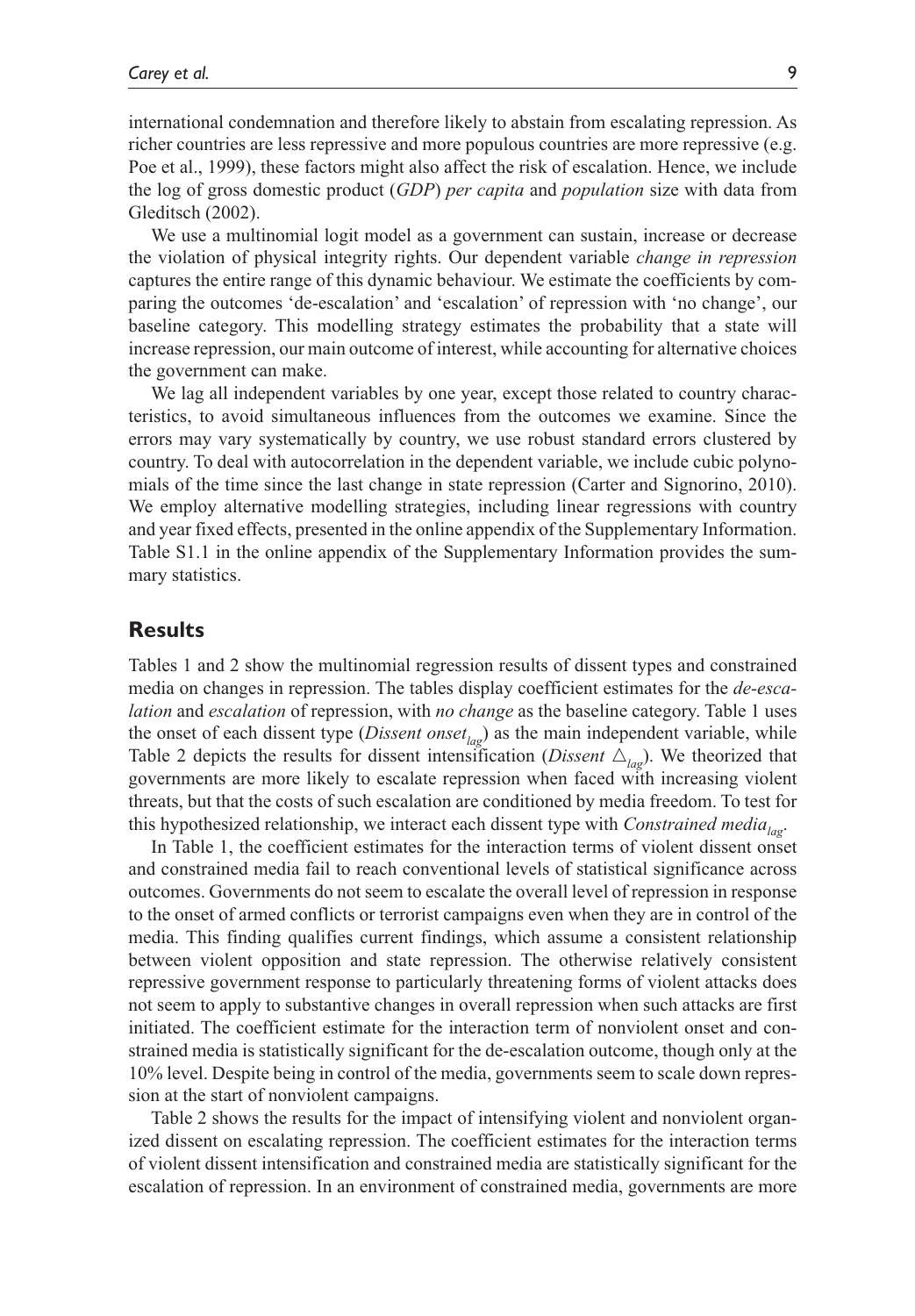| Table I. Multinomial Regressions                                                                |                    |                | of Dissent Onset and Constrained Media on Changes in Repression. |                                           |                                                 |                              |
|-------------------------------------------------------------------------------------------------|--------------------|----------------|------------------------------------------------------------------|-------------------------------------------|-------------------------------------------------|------------------------------|
|                                                                                                 |                    |                |                                                                  | Dependent variable: Changes in repression |                                                 |                              |
| Outcome type                                                                                    | De-escalation      | Escalation     | De-escalation                                                    | Escalation                                | De-escalation                                   | Escalation                   |
| Dissent type                                                                                    |                    | Armed conflict |                                                                  | Terror attacks                            |                                                 | Nonviolent                   |
| Dissent onset <sub>lag</sub>                                                                    | $-0.326$           | 0.274          | 0.454                                                            | 0.136                                     | -0.308                                          | $-0.305$                     |
|                                                                                                 | (0.364)            | (0.392)        |                                                                  | (0.340)                                   | (0.531)                                         | (0.579)                      |
| Constrained media $_{\rm{lag}}$                                                                 | $-0.105$           | 0.142          | (0.279)                                                          | 0.155                                     | $-0.141$                                        | 0.167                        |
|                                                                                                 | (0.155)            | (0.131)        |                                                                  |                                           |                                                 |                              |
| $\mathsf{Dissent}$ onset $_{\text{lag}} \times \mathsf{Constrained}\text{~median}_{\text{lag}}$ | 0.106              | 0.608          | (0.163)                                                          | $(0.136)$<br>-0.048                       | $(0.155)$<br>$1.205^{\dagger}$                  | $(0.133)$<br>0.210<br>0.735) |
|                                                                                                 | (0.442)            | (0.460)        | (0.384)                                                          | (0.487)                                   | (0.633)                                         |                              |
| Armed conflict <sub>lag</sub>                                                                   |                    |                | $-1.039***$                                                      | $1.059***$                                | $-0.947***$                                     | $1.022***$                   |
|                                                                                                 |                    |                | (0.199)                                                          | (0.166)                                   | (0.197)                                         | (0.168)                      |
| Terror attacks <sub>lag</sub>                                                                   | $-0.583***$        | 0.404*         |                                                                  |                                           | $-0.350*$                                       | 0.197                        |
|                                                                                                 | (0.173)            | (0.159)        |                                                                  |                                           | (0.166)                                         | (0.153)                      |
| $\mathsf{Nonviolent}_{\mathsf{lag}}$                                                            | 0.323              | 0.004          | 0.188                                                            | $-0.027$                                  |                                                 |                              |
|                                                                                                 | (0.204)            | (0.200)        | (0.228)                                                          | (0.195)                                   |                                                 |                              |
| PTS <sub>lag</sub>                                                                              | $0.861***$         | $-0.811**$     | $1.022**$                                                        | $-0.959**$                                | $1.059***$                                      | $-0.968**$                   |
|                                                                                                 | (0.075)            |                | (0.080)                                                          |                                           | (0.081)                                         |                              |
| Democracy                                                                                       | $0.408***$         | (0.065)        | $0.340*$                                                         | $(0.068)$<br>-0.277 <sup>+</sup>          | $0.387***$                                      | $(0.068)$<br>-0.296*         |
|                                                                                                 | (0.142)            | (0.138)        | (0.147)                                                          | (0.143)                                   |                                                 |                              |
| Democracy aid                                                                                   | $-0.001$           | $-0.002$       | $-0.001$                                                         | $-0.002$                                  | (0.141)                                         | $(0.141)$<br>-0.002          |
|                                                                                                 | (0.001)            | (0.001)        | (0.001)                                                          | $(0.002)$<br>$-0.423**$                   |                                                 | (0.002)                      |
| $\mathsf{GDP}_\mathsf{log}$                                                                     | 0.028              | $-0.427***$    |                                                                  |                                           | $\begin{array}{c} (0.001) \\ 0.016 \end{array}$ | $-0.430***$                  |
|                                                                                                 | (0.061)            | (0.050)        | (0.060)                                                          | (0.053)                                   | (0.060)                                         | (0.052)                      |
| Population <sub>log</sub>                                                                       | $-0.193**$         | 0.179*         | $-0.203***$                                                      | $0.183**$                                 | $-0.190**$                                      | $0.173***$                   |
|                                                                                                 | (0.047)            | (0.041)        | (0.044)                                                          | $(0.044)$<br>3.440**                      | (0.044)                                         | (0.044)                      |
| Constant                                                                                        | $-1.209^{\dagger}$ | $3.275**$      | $-1.266^{\dagger}$                                               |                                           | $-1.587*$                                       | 3.589**                      |
|                                                                                                 | (0.653)            | (0.475)        | (0.671)                                                          | (0.502)                                   | (0.682)                                         | (0.512)                      |

605.61\*\* 5665.49 **IS7** 3555<br>V

Akaike information criterion

Wald  $\chi^2$ 

Number of observations Time cubic polynomials

Number of clusters

704.81\*\* 5583.25

3555<br>V **157** 

716.90\*\* 5571.74  $157$ 3555  $\ddot{\phantom{1}}$ 

Outcome variable baseline category no change. Values are coefficients with robust standard errors in parentheses, clustered on country.<br>\*p<0.1, \*p<0.05, \*\*p<0.01. Outcome variable baseline category *no change*. Values are coefficients with robust standard errors in parentheses, clustered on country. †*p*<0.1, \**p*<0.05, \*\**p*<0.01.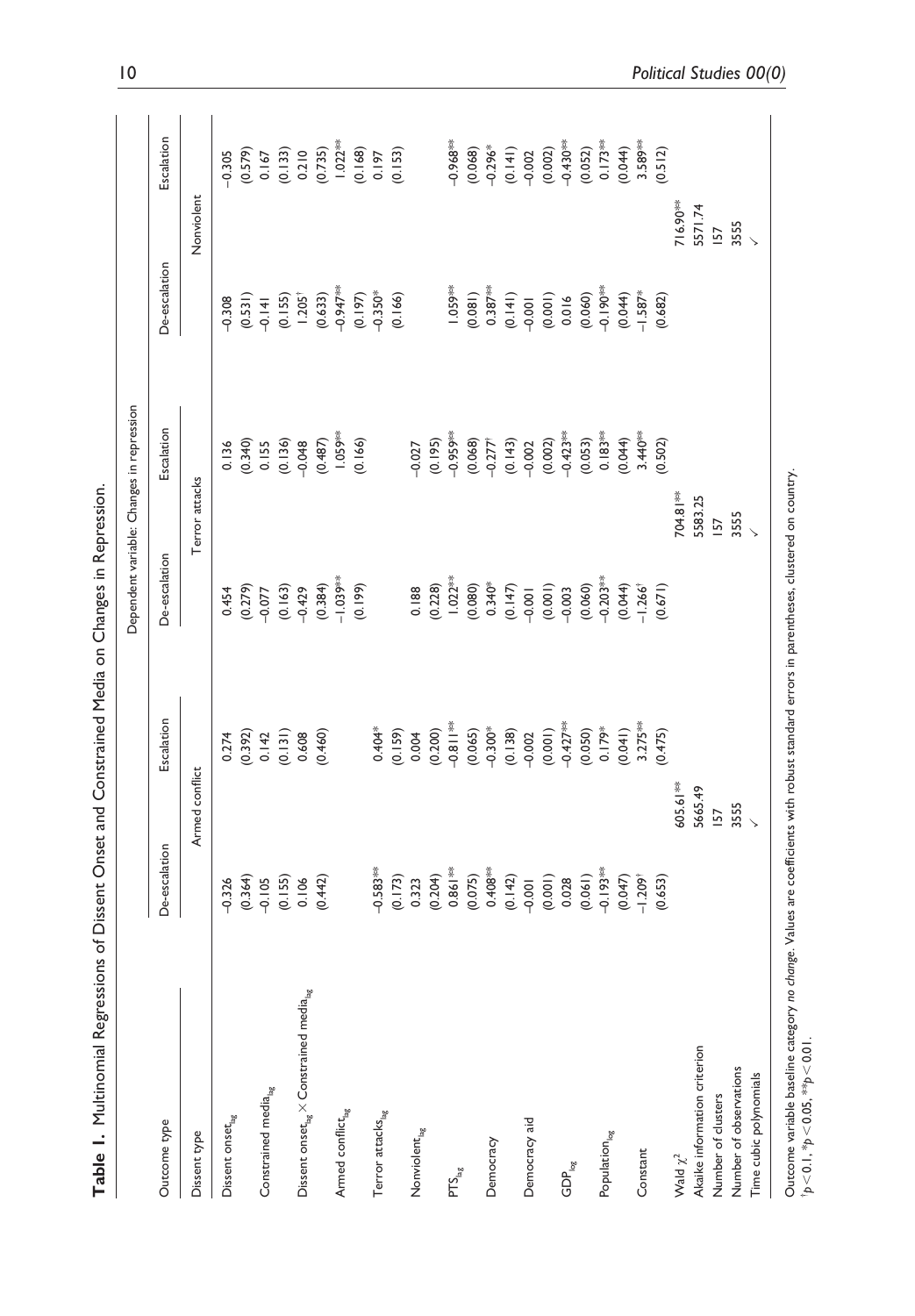|                                                                 |                                  |                                            |                                                   | Dependent variable: Changes in repression |                                                   |                                                                                |
|-----------------------------------------------------------------|----------------------------------|--------------------------------------------|---------------------------------------------------|-------------------------------------------|---------------------------------------------------|--------------------------------------------------------------------------------|
| Outcome type                                                    | De-escalation                    | Escalation                                 | De-escalation                                     | Escalation                                | De-escalation                                     | Escalation                                                                     |
| Dissent type                                                    |                                  | Armed conflict                             |                                                   | Terror attacks                            |                                                   | Nonviolent                                                                     |
| $\mathsf{Dissent}\Delta_{\text{lag}}$                           | $-0.496$                         | $-0.506$                                   |                                                   | 0.022                                     | $-0.630$                                          |                                                                                |
|                                                                 |                                  |                                            |                                                   |                                           |                                                   |                                                                                |
| Constrained media $_{\rm{lag}}$                                 | (0.431)                          |                                            |                                                   | $(0.231)$<br>$0.077$                      | (1.128)                                           |                                                                                |
|                                                                 | (0.158)                          | $(0.723)$<br>0.137<br>$(0.129)$<br>2.079** | $9.302$<br>$0.302$<br>$0.60$<br>$0.60$<br>$0.304$ | (0.137)                                   |                                                   | $\begin{array}{c} 0.337 \\ (0.692) \\ 0.161 \\ (0.134) \\ (0.134) \end{array}$ |
| Dissent $\Delta_{\rm ag} \times$ Constrained media $_{\rm lag}$ | 0.324                            |                                            |                                                   | $0.843*$                                  | (0.158)                                           |                                                                                |
|                                                                 | (0.527)                          | (0.778)                                    |                                                   | $(0.333)$<br>$1.024**$                    |                                                   | $(0.693)$<br>1.015**                                                           |
| Armed conflict <sub>lag</sub>                                   |                                  |                                            |                                                   |                                           | $(1.251)$<br>-0.931 <sup>**</sup>                 |                                                                                |
|                                                                 |                                  |                                            | $(0.396)$<br>$-0.989***$<br>$(0.203)$             | (0.166)                                   |                                                   |                                                                                |
| Terror attacks <sub>lag</sub>                                   | $-0.573***$                      | $0.403***$                                 |                                                   |                                           |                                                   |                                                                                |
|                                                                 |                                  |                                            |                                                   |                                           | $(0.199)$<br>$-0.365*$<br>$(0.167)$               | $(0.167)$<br>0.193<br>$(0.152)$                                                |
| Nonviolent <sub>lag</sub>                                       | $(0.174)$<br>0.304               | $(0.152)$<br>0.017                         | 0.211                                             | -0.053                                    |                                                   |                                                                                |
|                                                                 | (0.201)                          |                                            |                                                   |                                           |                                                   |                                                                                |
| PTS <sub>lag</sub>                                              | $0.863***$                       | $(0.200)$<br>$-0.820***$                   | $(0.218)$<br>$1.037***$                           | $(0.191)$<br>-0.984**                     | $1.052**$                                         |                                                                                |
|                                                                 | $(0.075)$<br>0.408**             | $(0.064)$<br>-0.303*                       |                                                   |                                           | $\begin{array}{c} (0.081) \\ 0.389** \end{array}$ |                                                                                |
| Democracy                                                       |                                  |                                            |                                                   | $(0.069)$<br>-0.347*                      |                                                   |                                                                                |
|                                                                 | $(0.141)$<br>-0.001              |                                            | $(0.080)$<br>$0.383**$<br>$0.148$<br>$-0.001$     |                                           |                                                   | $-0.970**$<br>$(0.068)$<br>$-0.297**$<br>$-0.42)$<br>$-0.022$                  |
| Democracy aid                                                   |                                  | (0.139)                                    |                                                   | (0.144)                                   | (0.142)                                           |                                                                                |
|                                                                 | (0.001)                          | (0.001)                                    | $(0.001)$<br>0.007                                | (0.001)                                   | (0.001)                                           | (0.002)                                                                        |
| $\mathsf{GDP}_\mathsf{log}$                                     | 0.030                            | $-0.432***$                                |                                                   | $-0.434**$                                | 0.017                                             | $-0.430**$                                                                     |
|                                                                 | (0.061)                          | $(0.051)$<br>$0.188***$                    | $(0.061)$<br>-0.200**                             | $(0.053)$<br>$0.188**$                    | (0.060)                                           | (0.052)                                                                        |
| Population $_{\log}$                                            | $-0.192***$                      |                                            |                                                   |                                           | $-0.190**$                                        |                                                                                |
|                                                                 |                                  | (0.042)                                    |                                                   | (0.045)                                   |                                                   |                                                                                |
| Constant                                                        | $(0.047)$<br>-1.247 <sup>+</sup> | $3.285**$                                  | $(0.045)$<br>-1.422*                              | $3.603**$                                 | $(0.044)$<br>-1.565*                              | $0.168***$<br>(0.045)<br>3.636**                                               |
|                                                                 | (0.647)                          | (0.473)                                    | (0.687)                                           | (0.514)                                   | (0.677)                                           | (0.514)                                                                        |
| Wald $\chi^2$                                                   | 608.38**                         |                                            | 780.29 **                                         |                                           | 741.97**                                          |                                                                                |
| Akaike information criterion                                    | 5661.63                          |                                            | 5570.43                                           |                                           | 5570.55                                           |                                                                                |
| Number of clusters                                              | <b>IS7</b>                       |                                            | <b>157</b>                                        |                                           | <b>IS7</b>                                        |                                                                                |
| Number of observations                                          | 3555                             |                                            | 3555                                              |                                           | 3555                                              |                                                                                |
| Time cubic polynomials                                          |                                  |                                            |                                                   |                                           |                                                   |                                                                                |

Table 2. Multinomial Regressions of Dissent Intensification and Constrained Media on Changes in Repression. **Table 2.** Multinomial Regressions of Dissent Intensification and Constrained Media on Changes in Repression.

Outcome variable baseline category no *chonge.* Values are coefficients with robust standard errors in parentheses, clustered on country.<br>↑p<0.1, \*p<0.05, \*\*p<0.01. Outcome variable baseline category *no change*. Values are coefficients with robust standard errors in parentheses, clustered on country. †*p*<0.1, \**p*<0.05, \*\**p*<0.01.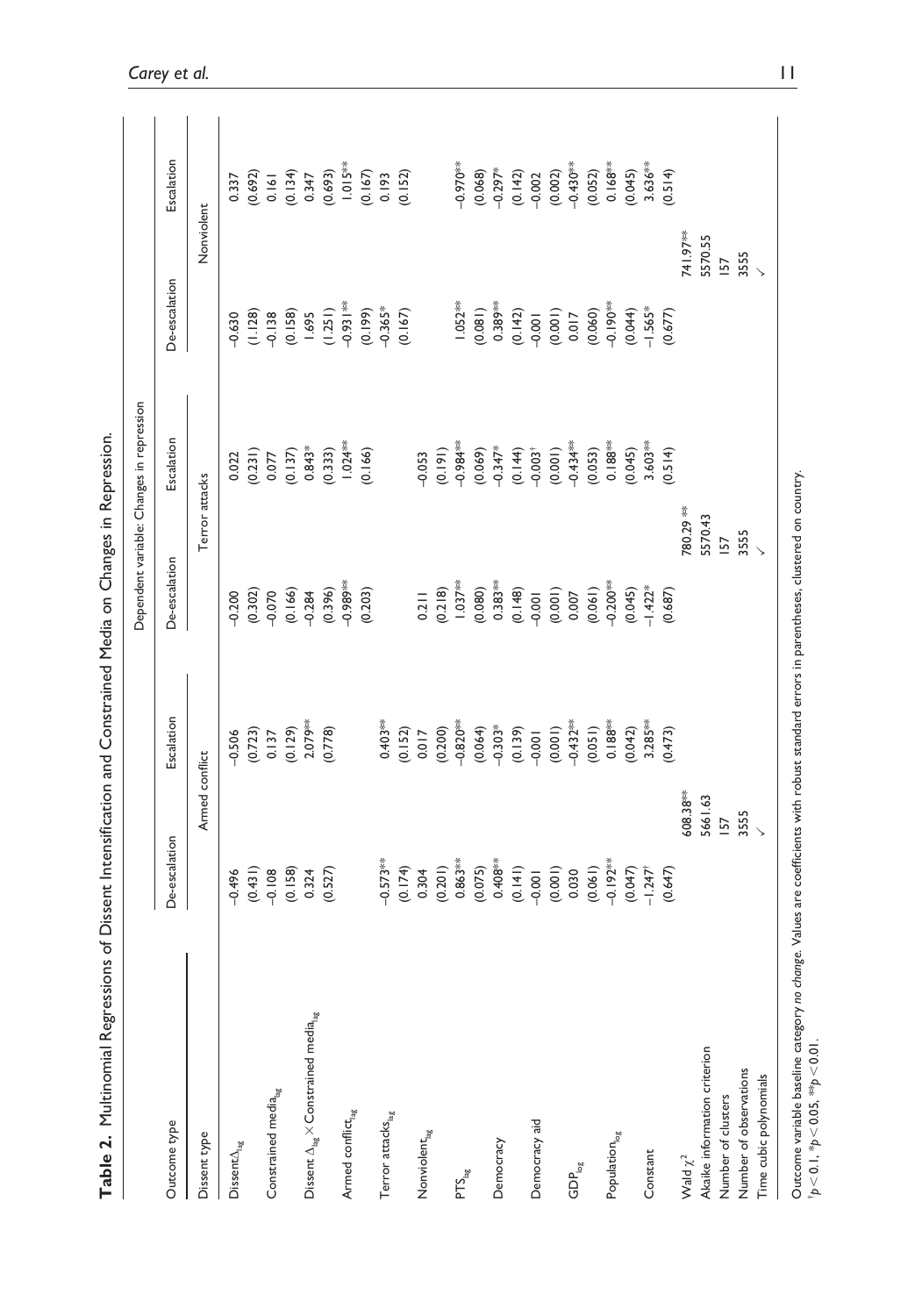likely to respond to increasing violent opposition with escalating state violence, as we would expect from the literature. The coefficient estimate for the interaction term of nonviolent dissent intensification and constrained media fails to reach conventional levels of statistical significance. Rather than escalating repression, governments seem to maintain repression levels when confronted with greater nonviolent resistance.

Among the control variables, the presence of armed conflict or domestic terror attacks consistently increases the risk of escalating state repression and decreases the chances of de-escalation. Nonviolent dissent does not have a statistically significant impact on escalating state violence. *PTS*<sub>lag</sub> is robustly correlated with changes in repressive policies across model specifications. The coefficient estimates are positive for the de-escalation outcome and negative for the escalation outcome. The expected advantage of further escalating violence appears to be small when the government is already using repression. Past repression establishes the procedures for continuing violence, but it does not necessarily lead governments to further escalate repression.

The remaining control variables largely support previous findings on the levels of repression and are robust across model specifications. The coefficient estimates for *Democracy* are positive and statistically significant for the de-escalation outcome and negative and statistically significant for the escalation outcome. Democratic government are less prone to extend torture, killings and disappearances. The measure for democratic aid dependency fails to reach conventional levels of statistical significance in all models. Countries with a better economy are less likely to extend repressive measures as indicated by the negative and statistically significant coefficient estimates of *GDP*<sub>log</sub> for the escalation outcome. Countries with large populations are systematically more likely to either continue with ongoing repressive policies or to increase them as shown by the estimates for *Population*<sub>log</sub>.

We calculate predicted probabilities to assess the substantive effects of the interaction terms between increasing violent and nonviolent dissent and constrained media (King et al., 2000). We present the substantive effects in two steps to visualize the comparison between our findings. First, in Figure 2, we assess the effect by evaluating government responses to dissent types at different levels of media freedom. In Figure 3, we examine the overall effect of the interaction between dissent type and media freedom.

Figure 2 visualizes the effect of dissent on changes in repression conditional on whether the media are free or constrained (partial differences). The panels display the change in the probability of de-escalation (grey bars) and escalation (black bars) of repression with point estimates and 95% confidence intervals. The two panels at the top visualize the effect of dissent onset on changes in repression (based on Table 1) when the media are free (left panel) and constrained (right panel). The two panels at the bottom present the same information for dissent intensification (based on Table 2).

Focussing on the two panels on the left, governments are unlikely to escalate human rights violations in response to increased threats when the media are free from state control. The confidence intervals around the point estimates for escalating repression under the scenarios of the onset and the intensification of the three forms of domestic threat contain the value zero. Where journalists can freely investigate and report, governments seem to stick to their policies, irrespective of how serious domestic threats become.

The two panels on the right in Figure 2 display how dissent influences repression when media freedom is constrained. They show that under constrained media, the effects of dissent on government violence depend on the nature of dissent. With media freedom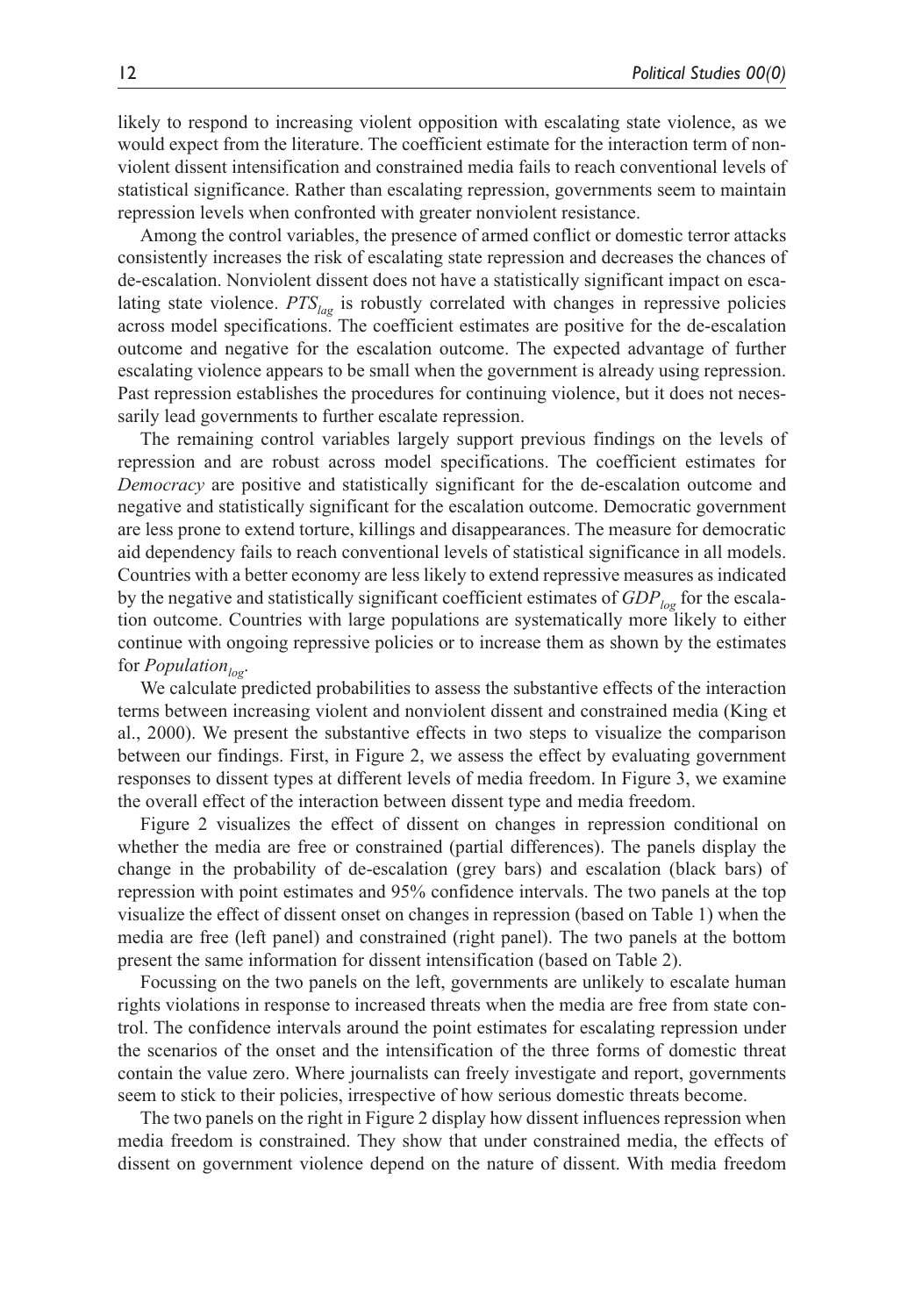

**Figure 2.** Substantive Effect (Partial Differences) of Dissent Types on Changes in Repression at Different Levels of Media Freedom. (a) Dissent Onset. (b) Dissent Intensification. Points represent the change in the Pr(De-escalation) in grey and change in the Pr(Escalation) in black comparing a country without dissent onset (top) or intensification (bottom) to where those are present. The left column depicts a scenario with free media and the right column with constrained media. The remaining variables are held at their mean or median.

curtailed, governments tend to extend repressive policies when attacked by rebel or insurgent groups. Both the onset and intensification of armed conflict are correlated with a higher probability of governments escalating repression (18% and 31%, respectively). Governments with control over the media are also likely to escalate repression in response to the intensification of terrorist attacks (panel on the bottom right in Figure 2), but not following the onset of terror (panel on the top right). When terrorist groups first become active governments seem to first wait and assess how the situation develops. Should attacks intensify, however, governments likely increase repression – but only if they control the media.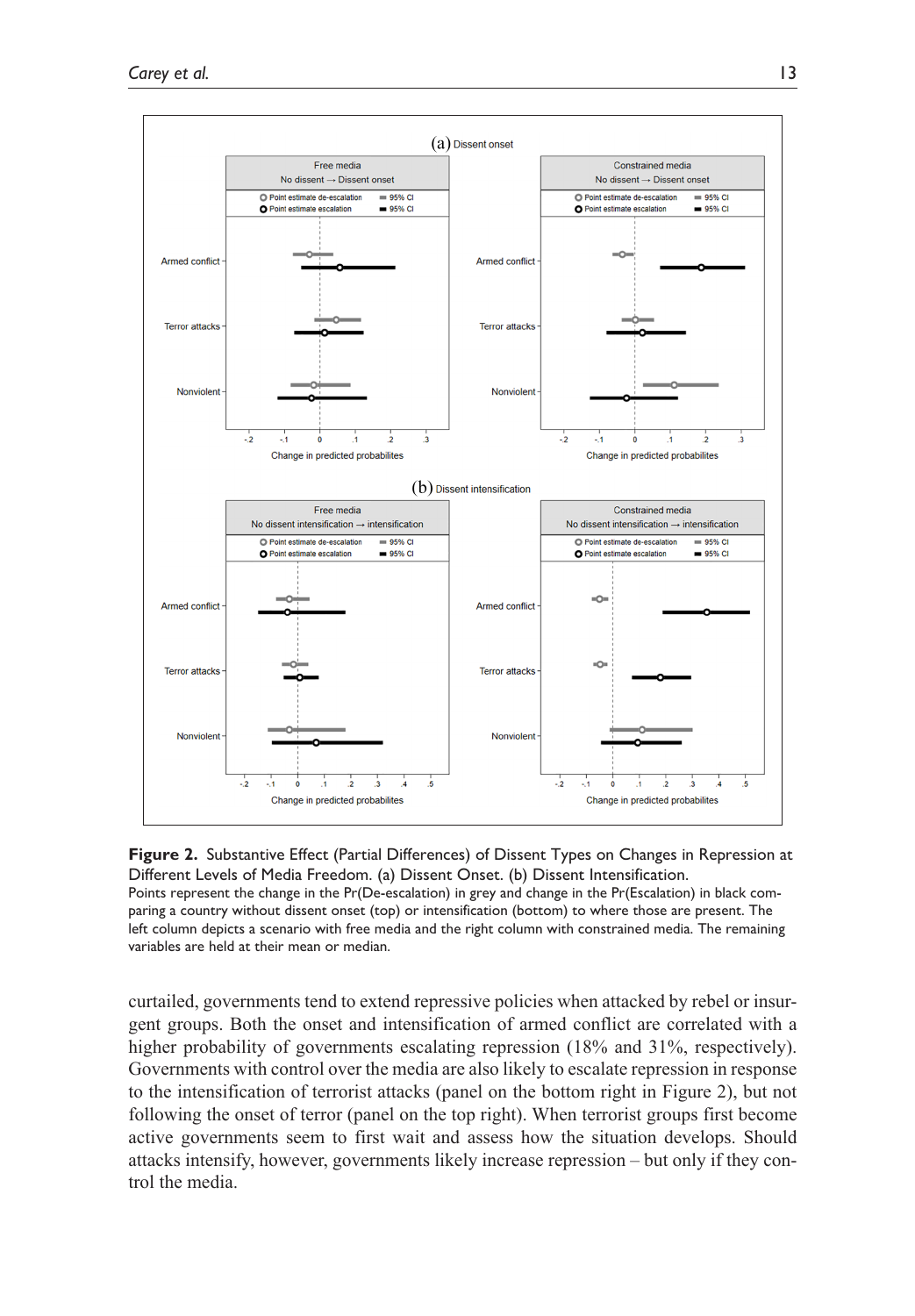

**Figure 3.** Substantive Effect (Double Differences) of Constrained Media and Dissent Onset (Left) as Well as Dissent Intensification (Right) on Repression.

Points represent change in the Pr(De-escalation) in grey and change in the Pr(Escalation) in black as opposed to 'no change' in the government's repressive behaviour. The remaining variables are held at their mean or median.

Faced with increasing nonviolent campaigns governments do not seem to escalate repression. This finding supports the argument that governments are aware of the repercussions of violence against protesters (Chenoweth and Lewis, 2013), as state violence can increase support for nonviolent movements (Sharp, 2005). Escalating state repression when faced with nonviolent dissent also usually lacks support among the wider population (Lupu and Wallace, 2019). Under such circumstances, instead of using force, governments may opt for using their power over media to publicly discredit the protest movements without provoking the material and political costs associated with extending repressive policies (Brechenmacher, 2017).

To gauge the size and statistical significance of the overall effect of the product term, we visualize double differences (Berry et al., 2010). Figure 3 shows the substantive effect of constrained media for dissent onset (left panel) and dissent intensification (right panel). Dissent onset and constrained media (left panel) do not seem to influence repressive policies. In contrast, when governments are faced with intensifying attacks by rebels or terrorist (right panel), they escalate repression levels in an environment of constrained media. Yet, they will not do so when confronted with growing dissent that is nonviolent. These findings qualify research that assumes a consistent and uniform relationship between violent opposition and state repression.

## *Robustness Checks and Alternative Explanations*

Our main findings are robust to different specifications and controlling for possible alternative explanations, which we report in the online appendix of the Supplementary Information. First, we re-estimated our models using an alternative operationalization of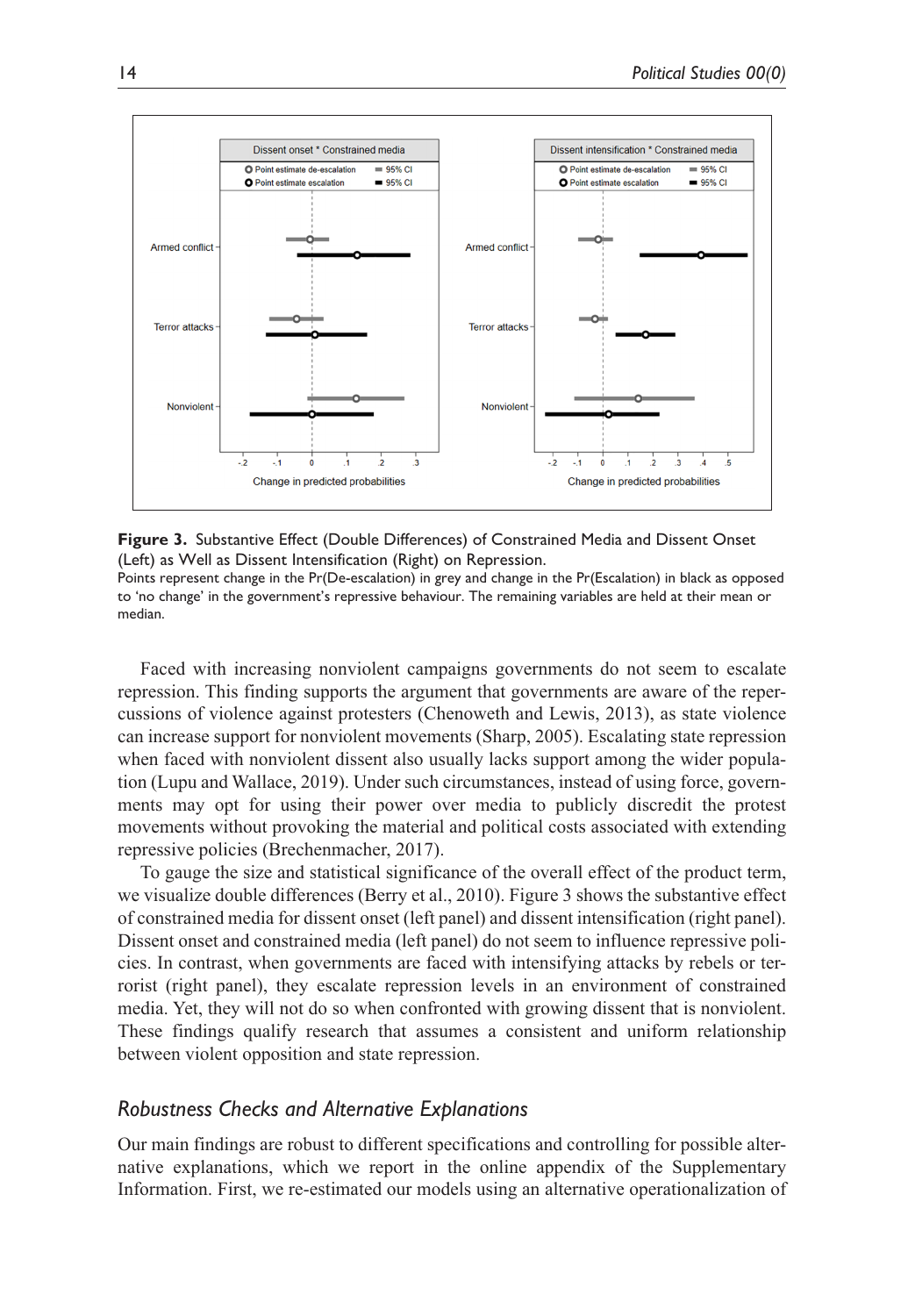constrained media. To reduce the impact of our outcome variable on short-term changes to media freedom, we replace our media measure with fixed country averages of constrained media.<sup>12</sup> An escalation of repression might itself limit media freedom. This country average captures the prevailing policy pattern of media conditions. The main findings hold when replicating the original multinomial estimations using the fixed country average of constrained media.

Second, we replicate our analysis estimating ordinary least squares (OLS) regressions on the 3-point *change in repression* scale<sup>13</sup> and binary probit regressions on the distinctive outcomes of 'de-escalation' and 'escalation'. In the linear models, we include country and year fixed effects to control for idiosyncrasies and characteristics that may emerge from specific countries or specific years and that could influence the outcome variable. Our key findings remain robust to these alternative specifications.

Finally, we control for several potential factors that may affect governments' decisions to change repressive policies. We include military personnel per capita (Correlates of War Project 2010) to account for the government's ability to deploy repressive agents and presence of pro-government militias (Carey et al., 2013), which are associated with worse human rights violations (Mitchell et al., 2014). Our main results remain unaffected when we control for these measures of repressive capabilities.<sup>14</sup>

Threats to the government can also emanate from within the ruling elite itself (Powell and Thyne, 2011). An attempted military coup d'état can provide an incentive for governments to increase repression, to ensure they have eradicated the threat and to deter further dissent.<sup>15</sup> Controlling for failed coup attempts does not change our findings. We account for major threats in neighbouring countries as these can influence the government's decision to extend its repressive policies (Gleditsch and Rivera, 2017). Including control variables for armed conflict, terror attacks and nonviolent campaigns in bordering countries does not change our main findings.<sup>16</sup>

## **Case Examples and Discussion**

We use two cases, Venezuela and Ecuador, to briefly illustrate our argument. The case of Venezuela shows how governments can use their control over media to justify escalating state repression in response to increasing dissent. In contrast, in Ecuador, where the press reported freely on the government's behaviour, state officials chose not to increase repressive policies despite growing violent threats.

Venezuela had a record number of members of their security forces murdered in 2016 (Venezuela Investigative Unit, 2017) and experienced escalating anti-government protests in 2017. A United Nations High Commissioner for Human Rights report estimates that anti-government protests increased by 157% compared with the previous year (Office of the United Nations High Commissioner for Human Rights (OHCHR), 2017: 5). While only some protests were violent, the government-controlled media portrayed a rising subversive threat that required an increasingly repressive response. In April 2017, President Maduro even warned on national television of a United States coup while broadcasting images of government loyalist marches 'to defend the homeland' (López and Watts, 2017). In response to growing dissent, and exploiting the control over the media, Venezuelans were exposed to 'mounting levels of [government] repression' as well as 'increasing stigmatization and persecution of people perceived as opposing the Government of President Maduro' (OHCHR, 2017: ii–iii). The case of Venezuela illustrates how the government used its ability to shape the public discourse, warning of the severity of the threat, in combination with escalating state violence.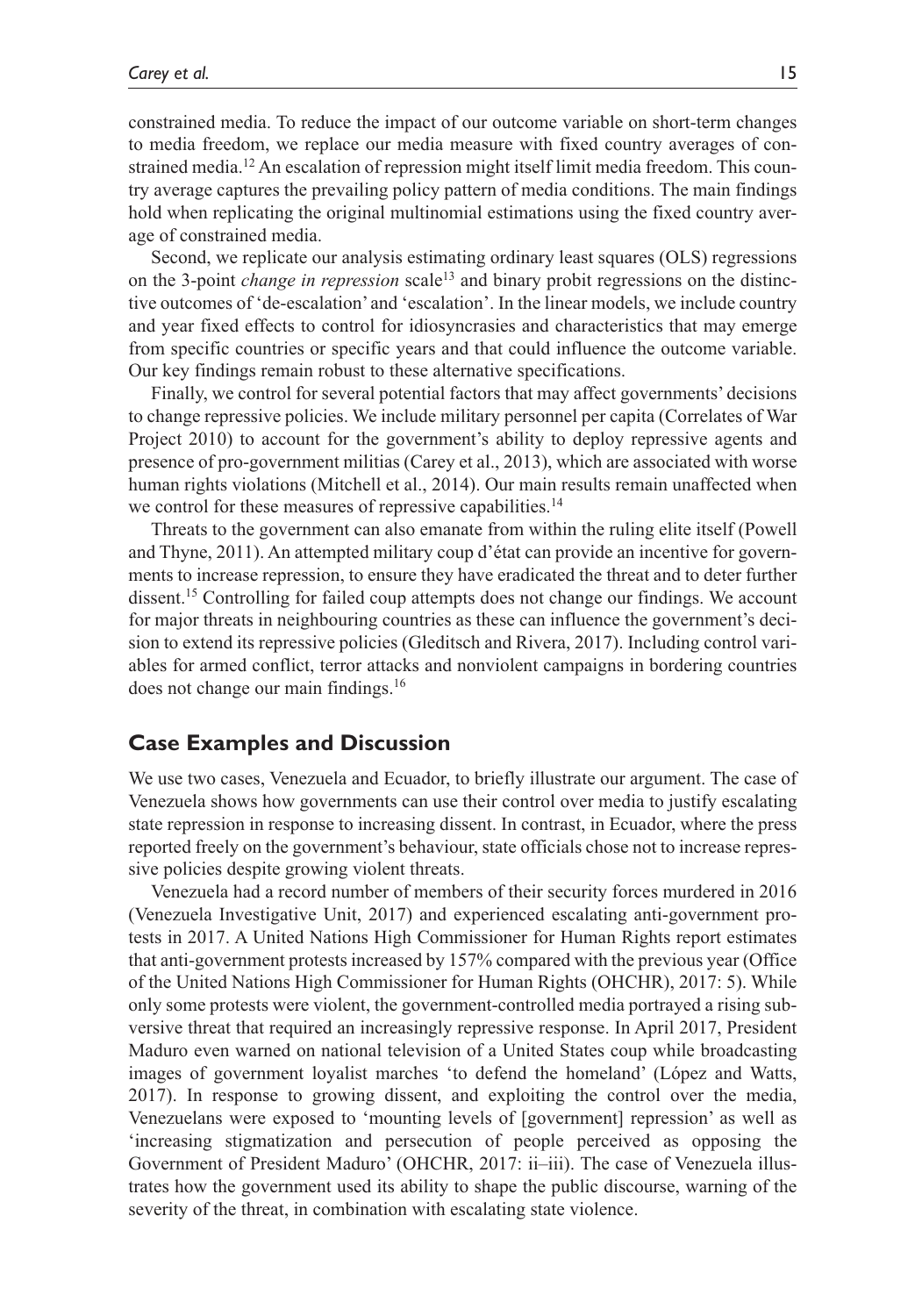In contrast, Ecuador in the late 1980s and early 1990s highlights the importance of free media in constraining government responses to increasing opposition. Between 1988 and 1992, Ecuador experienced a growing trend in terror attacks and fatalities. Foreign embassies were targeted in the capital city, while in the countryside, indigenous groups began occupying estates and prompting owners to recruit private guards (Brooke, 1991). Despite the variety of threats and the 'unnerved propertied class' (Brooke, 1991), the government did not escalate repression. Lower-level officials allegedly used torture, but the overall level of state violence did not change in response to the increasing terror attacks. There were no reports of politically motivated killings, disappearances or imprisonments, with the exception of two disappeared Colombians in 1988 (United States Department of State, 1989, 1992, 1993). These disappearances were reported on TV and radio programmes, prompting government investigations and the arrest and charging of the responsible police officers (United States Department of State, 1992: 582, 1993: 392). By monitoring the activities of state agents, the media, which operated freely and represented a wide diversity of views (United States Department of State, 1989: 547), contributed to maintaining the level of human rights protection despite increasing terror attacks.

If escalating repression was based simply on its calculated benefits, then the government's information advantage and ability to manage repression's political costs would not matter for explaining changes in physical integrity rights violations. The example from Ecuador and the results from our multivariate analyses show that governments facing intensifying violent threats seem more likely to refrain from ratcheting up repression when reporters can investigate and report freely. In contrast, media-controlling governments as in Venezuela expect to curb the political costs of escalating repression. Decisionmakers can place their preferred stories, shape how rebel or terror groups are portrayed, frame escalations as a proportionate state response and make monitoring of its compliance with international human rights norms more difficult.

## **Conclusion**

Violent threats are usually followed by state repression, as summarized in the 'law of coercive responsiveness' (Davenport, 2007: 7). This relationship is less straightforward when we focus on the government's response to dynamic changes in threats and the media environment. A free press can help to hold governments to account, making it more politically risky to ratchet up state violence. Our study shows that even when the government is faced with growing terror attacks and armed conflict, escalating state repression is less likely when journalists can investigate and publish their reports freely.

Our findings highlight the importance of examining the political costs of repression for political leaders, the policy correlates of physical integrity violations and the role of the press in ensuring accountability. Governments are sensitive to the flow of information and the possibility that domestic or external actors can impose political costs for human rights violations, such as torture and extrajudicial killings when they are more visible (Hendrix and Wong, 2013). An information advantage allows governments to excuse or justify their use of violence. They shift responsibility or they can frame their policies and targets in a way that makes increasing violence appear proportionate and appropriate, and it reduces the perceived likelihood of being held accountable. Media control can lower the perceived political costs of increasing repression and make such escalation more likely, as our findings show. The conditional relationship between intensifying violent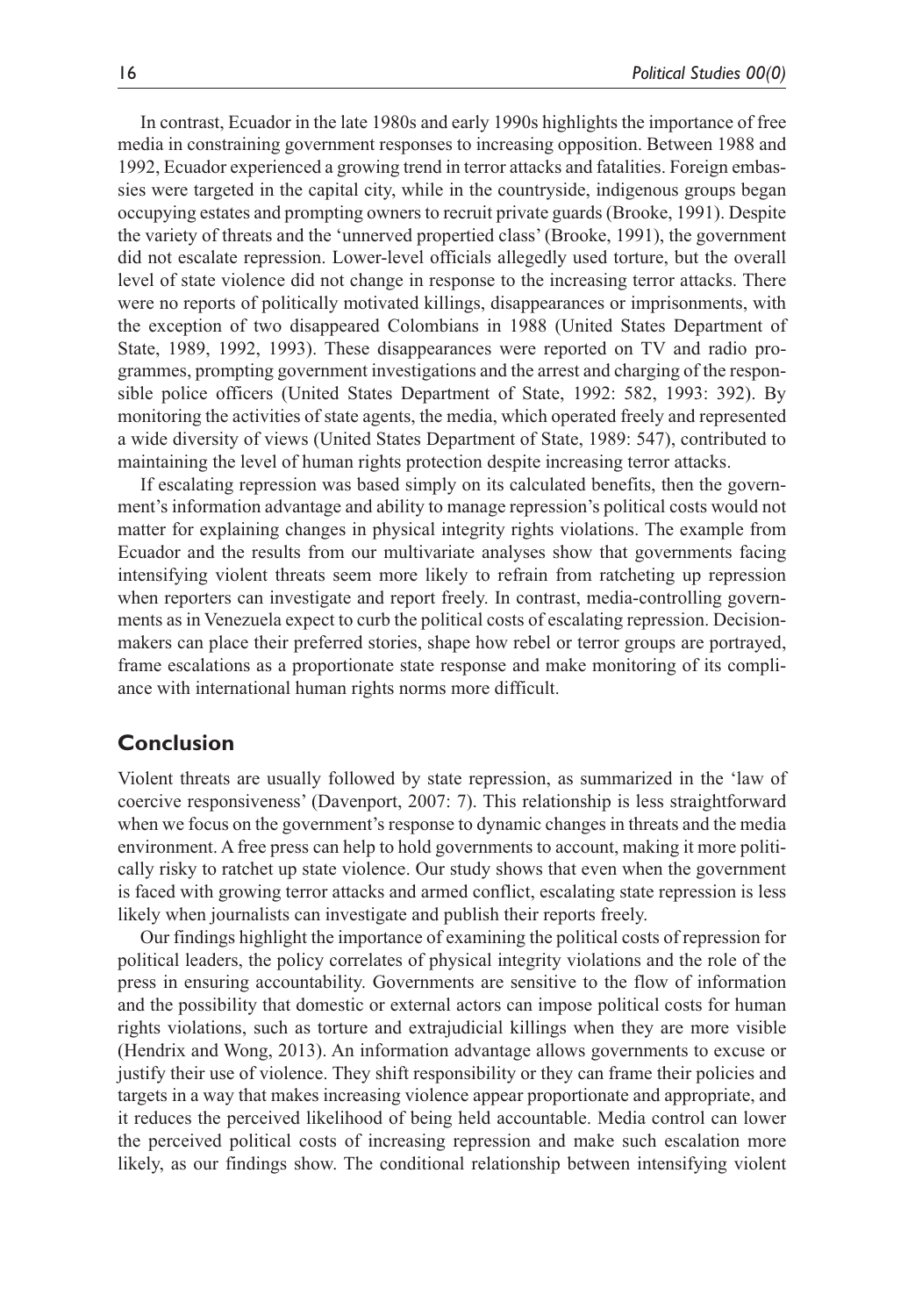dissent and media control helps explain variation in responses to violent domestic threats and why some decision-makers are willing to increase repression, while others are not, despite rising domestic threats. Control of the media reduces the anticipated costs of ratcheting up repression. Our results suggest the importance of a free media as a constraint on a government's use of coercive force and that violations of physical integrity rights are not a discrete policy, but part of a policy package. While limiting media's ability to do its job may not be as shocking as the violation of physical integrity rights, it may facilitate the latter.

In analysing media constraints, we have investigated perhaps the most obvious of complementary policy correlates for repression. Accountability for contentious decisions and the attendant political costs can also be managed in other ways. Work on regional patterns of violations suggests that governments mimic neighbouring states and attempt to hide their non-compliance in a crowd of non-compliers, governments impose restriction on civil society organizations as well as the media or use proxies to implement repression (e.g. Bakke et al., 2020; Bell et al., 2019; Carey et al., 2015; Simmons, 2009). Furthermore, our focus is at the country-level and national strategies of repression. Escalating dissent may involve substantial policy changes at the local level that are not picked up in our study. State agents at different levels and organizations might have very different accountability-evading measures available to them (Carey and Gohdes, 2021). The degree of complementarity of these measures is worth investigating.

We still have only a limited understanding of why repression de-escalates and governments respect human rights in previously repressive contexts, for example, after the end of an armed conflict or after the termination of a highly repressive regime (Carey and González, 2021). In order to secure respect for human rights, particularly under volatile conditions, we need a better understanding of possible measures that can foster the de-escalation and prevent the re-escalation of state violence. Protecting media freedom and the independent monitoring of government policy are likely to be central to such efforts.

#### **Acknowledgement(s)**

The authors thank the editor and the reviewers for their helpful comments. Earlier versions of this project were presented at the ISA Convention 2016, at the 2016 workshop 'Violent and Nonviolent Tactics in Conflict' at Peace Research Institute Oslo (PRIO), at the University of Heidelberg and at the ETH and University of Zurich. They are particularly grateful to Stefanie Bailer, Charles Butcher, Lars-Eric Cederman, Scott Gates, Kristian Gleditsch, Adam Scharpf and Hannah Smidt for their valuable feedback.

#### **Declaration of Conflicting Interests**

The author(s) declared no potential conflicts of interest with respect to the research, authorship and/or publication of this article.

#### **Funding**

The author(s) disclosed receipt of the following financial support for the research, authorship and/or publication of this article: This project received funding from the European Research Council under the European Union's Seventh Framework Programme (FP7/2007-2013)/ERC Grant Agreement no 336019.

### **ORCID iD**

Sabine C Carey **in <https://orcid.org/0000-0003-3286-0040>**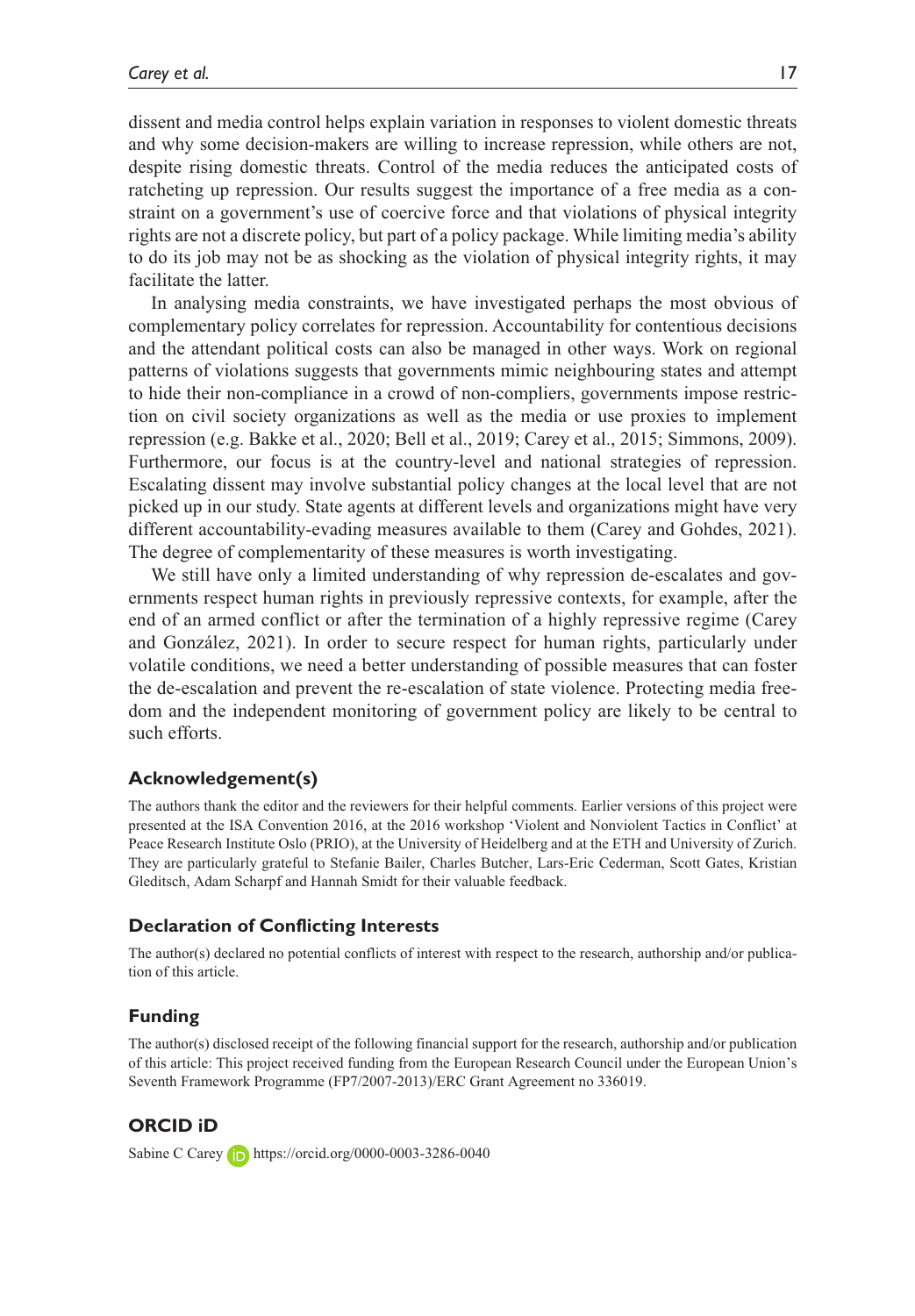#### **Supplementary Information**

Additional Supplementary Information may be found with the online version of this article.

Contents

S1 Summary and descriptive statistics S1.1 Summary statistics Table S1.1. Summary statistics S1.2 Distribution of changes in repression Table S1.2.2. Distribution of changes in repression Table S1.2.3. Frequency of changes in repression by regime type Table S1.2.4. Frequency of changes in repression by PTS value S1.3 Frequency of constrained media by regime type Table S1.3.1. Frequency of media freedom by regime type S2 Alternative estimations S2.1 Ordinary least squares (OLS) and probit regressions Table S2.1.1. Fixed effects (country) linear regressions (OLS) of dissent and constrained media on changes in repression Table S2.1.2. Fixed effects (country and year) linear regressions (OLS) of dissent and constrained media on changes in repression Table S2.1.3. Probit regressions of dissent and constrained media on the de-escalation in repression Table S2.1.4. Probit regressions of dissent and constrained media on the escalation in repression S2.2 Models including a control variable for military personnel Table S2.2.1. Multinomial regressions of dissent onset and constrained media on changes in repression, with control variable for military personnel per capita Table S2.2.2. Multinomial regressions of dissent intensification and constrained media on changes in repression, with control variable for military personnel per capita S2.3 Models including a control variable for pro-government militias (PGMs) Table S2.3.1. Multinomial regressions of dissent onset and constrained media on changes in repression, with control variable for pro-government militias (PGMs) Table S2.3.2. Multinomial regressions of dissent intensification and constrained media on changes in repression, with control variable for pro-government militias (PGMs) S2.4 Models including a control variable for coup attempts Table S2.4.1. Multinomial regressions of dissent onset and constrained media on changes in repression, with control variable for failed coup attempt Table S2.4.2. Multinomial regressions of dissent intensification and constrained media on changes in repression, with control variable for failed coup attempt S2.5 Models including a control variable for armed conict in neighbouring country Table S2.5.1. Multinomial regressions of dissent onset and constrained media on changes in repression, with control variable for armed conict in neighbouring country Table S2.5.2. Multinomial regressions of dissent intensification and constrained media on changes in repression, with control variable for armed conict in neighbouring country S2.6 Models including a control variable for terrorism in neighbouring country Table S2.6.1. Multinomial regressions of dissent onset and constrained media on changes in repression, with control variable for terrorist attacks in neighbouring country Table S2.6.2. Multinomial regressions of dissent intensification and constrained media on changes in repression, with control variable for terrorist attacks in neighbouring country S2.7 Models including a control variable for nonviolent campaigns in neighbouring country Table S2.7.1. Multinomial regressions of dissent onset and constrained media on changes in repression, with control variable for nonviolent campaign in neighbouring country Table S2.7.2. Multinomial regressions of dissent intensification and constrained media on changes in repression, with control variable for nonviolent campaign in neighbouring country S2.8 Models with an alternative measure of constrained media Table S2.8.1. Multinomial regressions of dissent onset and constrained media (fixed averages) on changes in repression Table S2.8.2. Multinomial regressions of dissent intensification and constrained media (fixed averages) on changes in repression S2.9 Models excluding all control variables Table S2.9.1. Multinomial regressions of dissent onset and constrained media on changes in repression, without control variables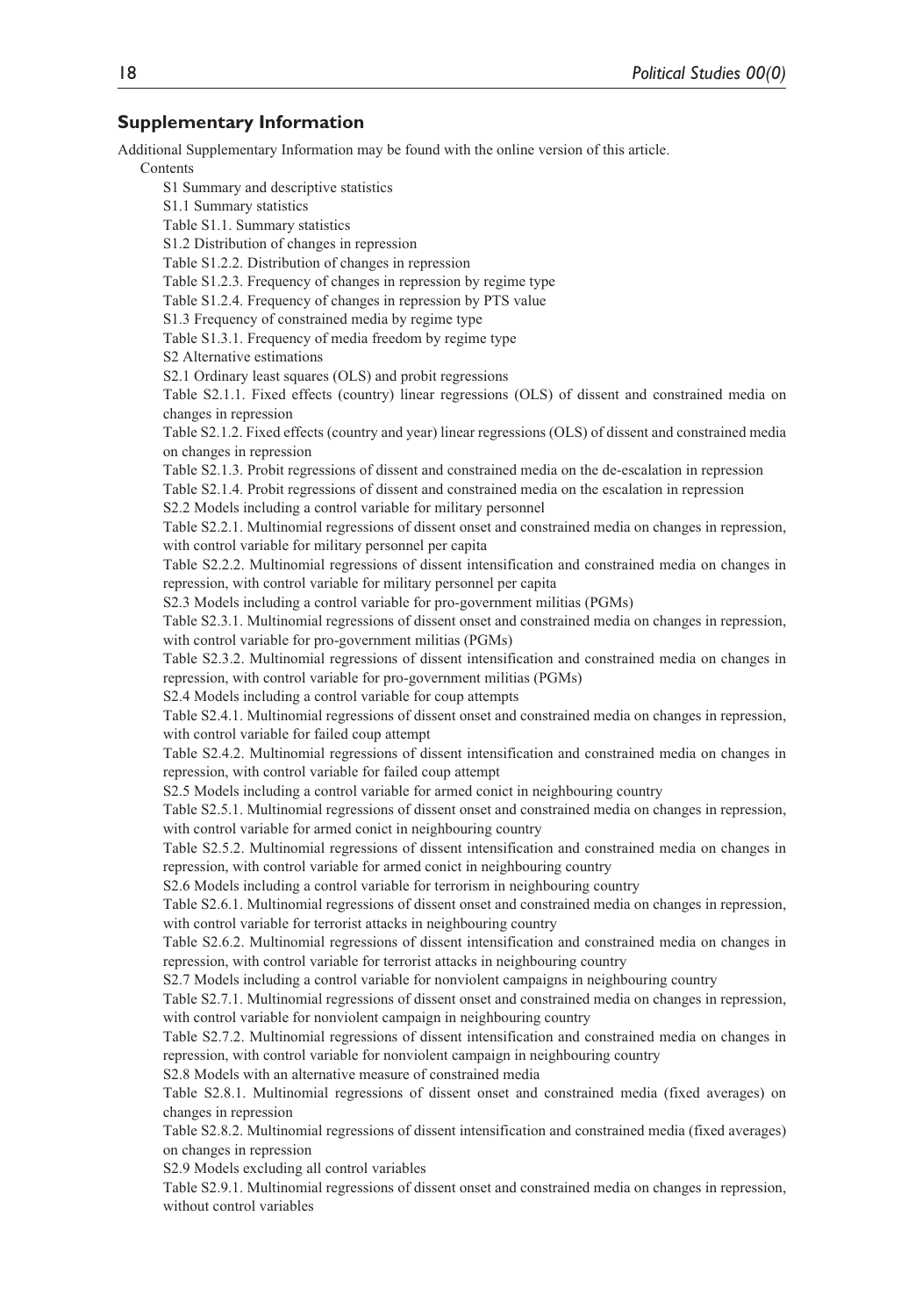Table S2.9.2. Multinomial regressions of dissent intensification and constrained media on changes in repression, without control variables

Figure S2.9.1. Substantive effect (double differences) of constrained media over the range of dissent onset (left) and intensification (right) based on Tables S2.9.1 and S2.9.2

#### **Notes**

- 1. Media censorship involves legal, political, economic or physical constraints on the independence of media outlets and journalists. It is distinguished from the violation of physical integrity rights and the use of physical violence targeted at any group of the population.
- 2. For our argument, it is not necessary that increased violation of physical integrity rights consistently trigger international or domestic costs. It is sufficient for governments to be concerned about the possibility of such costs.
- 3. Focussing on these extreme forms of violent opposition reduces the impact of a cyclical relationship between dissent and repression, which concentrates primarily on the links between forms of protest, such as strikes, demonstrations and riots, and repression (e.g. Carey, 2006; Ritter and Conrad, 2016).
- 4. The idea that governments are concerned about containing the costs of repression is consistent with other patterns in the distribution of repression (e.g. Christensen, 2018).
- 5. We do not claim that such strategies are effective and governments may over-estimate their information advantage. For a general discussion of whether the media effectively fulfils its watchdog role, see Norris (2014).
- 6. Restricting traditional media often goes hand-in-hand with limiting the Internet and censoring social media as a strategy to facilitate and support state repression (Gohdes, 2015, 2020).
- 7. The time period is constrained by the availability of the NAVCO data on nonviolent mass mobilization. While this limits our analysis to a period prior to mass social media, including nonviolent dissent in our models allows us to more accurately assess government responses to organized dissent (e.g. Carey, 2010; Davenport, 1995; Ritter, 2014).
- 8. We use coding based on Amnesty International, which we complete with State Department values for missing years following (Poe et al., 2001). The censored ordinal scale means that once a country receives a '5' ('1') it cannot further (de-)escalate.
- 9. Only very few cases experience a change of more than one level (2%). See Table S1.2.2 in the online appendix of the Supplementary Information.
- 10. Changes occur in all regimes, but repression levels are most stable in democratic regimes, see Table S1.2.3 in the online appendix of the Supplementary Information. Table S1.2.4 in the online appendix of the Supplementary Information lists the row and column percentages of the changes to different PTS levels.
- 11. NAVCO includes campaigns with maximalist objectives (i.e. regime change, secession or self-determination) as opposed to limited (i.e. greater civil liberties or economic rights).
- 12. We thank the anonymous reviewer for this suggestion.
- 13. It may be considered as a continuous outcome given the consecutive values of the scale (Ferrer-i Carbonell and Frijters, 2004).
- 14. The presence of irregular forces helps to maintain repressive policies and decreases the likelihood of any reduction in state violence. Examples include the increase in repression during the First Ivorian civil war and in the aftermath of increasing terrorist attacks in Thailand, both in 2002.
- 15. An example is Turkey's President Erdogan, who limited civil liberties and imprisoned large number of academic and opposition leaders after the failed coup attempt in July 2016.
- 16. Based on minimum distances from CShapes (Weidmann et al., 2010).

## **References**

- Anable D (2006) The Role of Georgia's Media And Western Aid In the Rose Revolution. *Harvard International Journal of Press/Politics* 11 (3): 7–43.
- Apodaca C (2007) The Whole World Could Be Watching: Human Rights and the Media. *Journal of Human Rights* 6 (2): 147–164.
- Apodaca C and Stohl M (1999) United States Human Rights Policy and Foreign Assistance. *International Studies Quarterly* 43 (1): 185–198.
- Aytac SE, Schiumerini L and Stokes S (2017) Protests and Repression in New Democracies. *Perspectives on Politics* 15 (1): 67–82.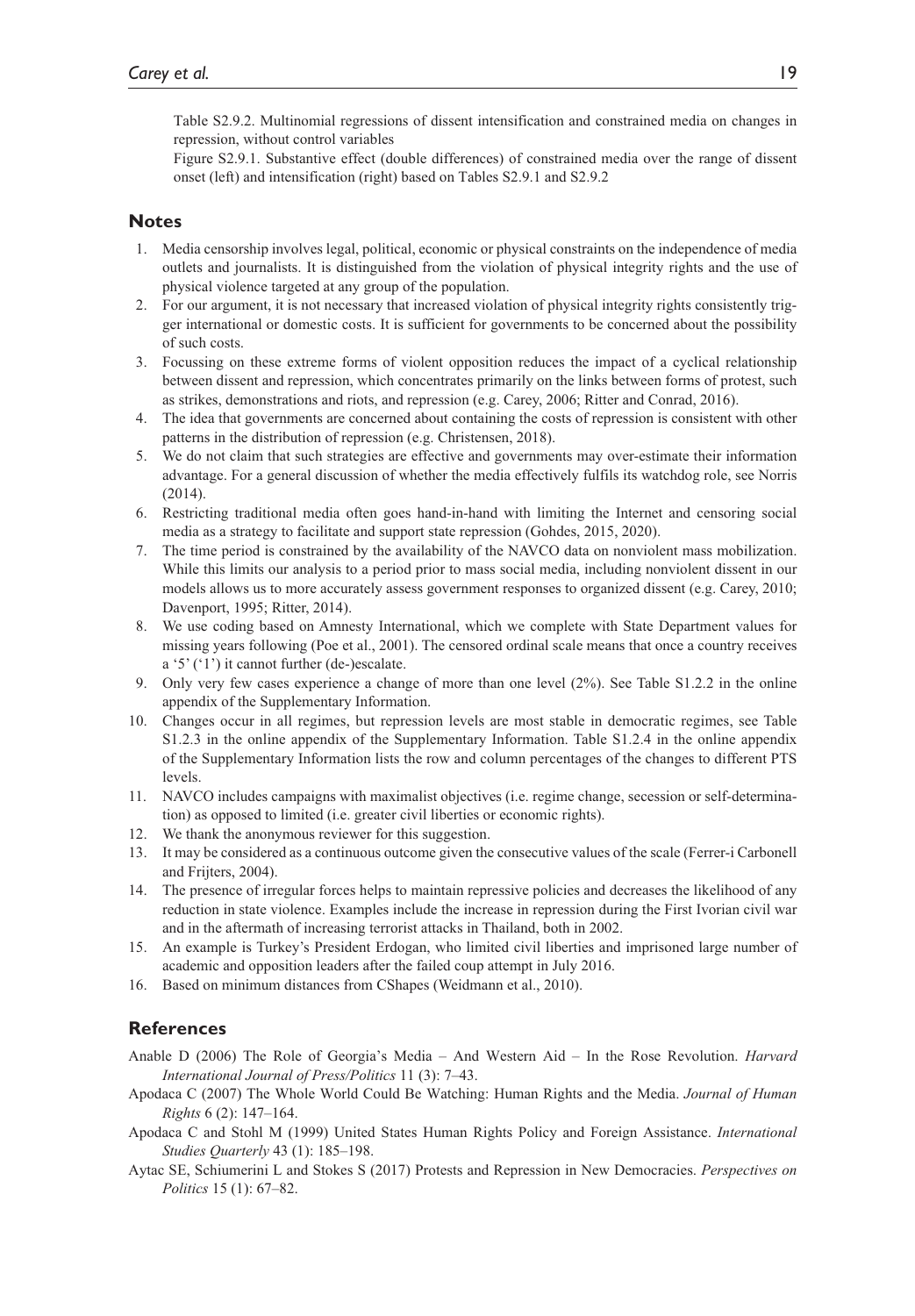- Bakke KM, Mitchell NJ and Smidt H (2020) When States Crack Down on Civil Society. *International Studies Quarterly* 64 (1): 85–96.
- Bell SR, Clay CK and Murdie A (2019) Join the Chorus, Avoid the Spotlight: The Effect of Neighborhood and Social Dynamics on Human Rights Organization Shaming. *Journal of Conflict Resolution* 63 (1): 167–193.
- Berry WD, DeMeritt JHR and Esarey J (2010) Testing for Interaction in Binary Logit and Probit Models: Is a Product Term Essential? *American Journal of Political Science* 54 (1): 248–266.
- Boudreau V (2009) Elections, Repression and Authoritarian Survival in Post-Transition Indonesia and the Philippines. *The Pacific Review* 22 (2): 233–253.
- Brechenmacher S (2017) *Civil Society Under Assault: Repression and Responses in Russia, Egypt, and Ethiopia*. Washington, DC: Carnegie Endowment for International Peace.
- Brooke J (1991) Newly Militant Indians in Ecuador Unnerve Propertied Class. *The New York Times*, 20 January, p.19.
- Carey SC (2006) The Dynamic Relationship between Protest and Repression. *Political Research Quarterly* 59  $(1): 1-11.$
- Carey SC (2010) The Use of Repression as Response to Domestic Dissent. *Political Studies* 58 (1): 167–186.
- Carey SC and Gohdes AR (2021) Understanding Journalist Killings. *Journal of Politics*. Epub ahead of print 22 December. DOI: 10.1086/715172.
- Carey SC and González B (2021) The Legacy of War: The Effect of Militias on Postwar Repression. *Conflict Management and Peace Science* 38 (3): 247–269.
- Carey SC, Colaresi MP and Mitchell NJ (2015) Governments, Informal Links to Militias, and Accountability. *Journal of Conflict Resolution* 59 (5): 850–876.
- Carey SC, Mitchell NJ and Lowe W (2013) States, the Security Sector, and the Monopoly of Violence: A New Database on Pro-Government Militias. *Journal of Peace Research* 50 (2): 249–258.
- Carter DB and Signorino CS (2010) Back to the Future: Modeling Time Dependence in Binary Data. *Political Analysis* 18 (3): 271–292.
- Chenoweth E and Lewis OA (2013) Unpacking Nonviolent Campaigns: Introducing the NAVCO 2.0 Dataset. *Journal of Peace Research* 50 (3): 415–423.
- Chenoweth E and Stephan MJ (2011) *Why Civil Resistance Works: The Strategic Logic of Nonviolent Conflict*. New York: Columbia University Press.
- Christensen D (2018) The Geography of Repression in Africa. *Journal of Conflict Resolution* 62 (7): 1517– 1543.
- Correlates of War Project (2010) National Material Capabilities Data Documentation Version 4.0 (Electronic resource). Available at: https://correlatesofwar.org/data-sets/national-material-capabilities (accessed 12 January 2018).
- Davenport C (1995) Multi-Dimensional Threat Perception and State Repression: An Inquiry into Why States Apply Negative Sanctions. *American Journal of Political Science* 39 (3): 683–713.
- Davenport C (2007) State Repression and Political Order. *Annual Review of Political Science* 10: 1–23.
- Davenport C and Armstrong DA (2004) Democracy and the Violation of Human Rights: A Statistical Analysis from 1976 to 1996. *American Journal of Political Science* 48 (3): 538–554.
- De Mesquita BB, Feryal MC, Downs GW, et al. (2005) Thinking Inside the Box: A Closer Look at Democracy and Human Rights. *International Studies Quarterly* 49 (3): 439–458.
- DeMeritt JHR (2012) International Organizations and Government Killing: Does Naming and Shaming Save Lives? *International Interactions* 38 (5): 597–621.
- DeMeritt JHR (2016) The Strategic Use of State Repression and Political Violence (Oxford Research Encyclopedia of Politics). Available at: <https://doi.org/10.1093/acrefore/9780190228637.013.32> (accessed 11 May 2021).
- Dietrich S and Murdie A (2017) Human Rights Shaming through INGOs and Foreign Aid Delivery. *The Review of International Organization* 12 (1): 95–120.
- Dreher A and Schneider F (2010) Corruption and the Shadow Economy: An Empirical Analysis. *Public Choice* 144 (1-2): 215–238.
- Durante R and Zhuravskaya E (2018) When the World Is Not Watching? US News and the Israeli-Palestinian Conflict. *Journal of Political Economy* 126 (3): 1085–1133.
- Fairbanks CH (2004) Georgia's Rose Revolution. *Journal of Democracy* 15 (2): 110–124.
- Ferrer-i Carbonell A and Frijters P (2004) How Important Is Methodology for the Estimates of the Determinants of Happiness? *The Economic Journal* 114 (497): 641–659.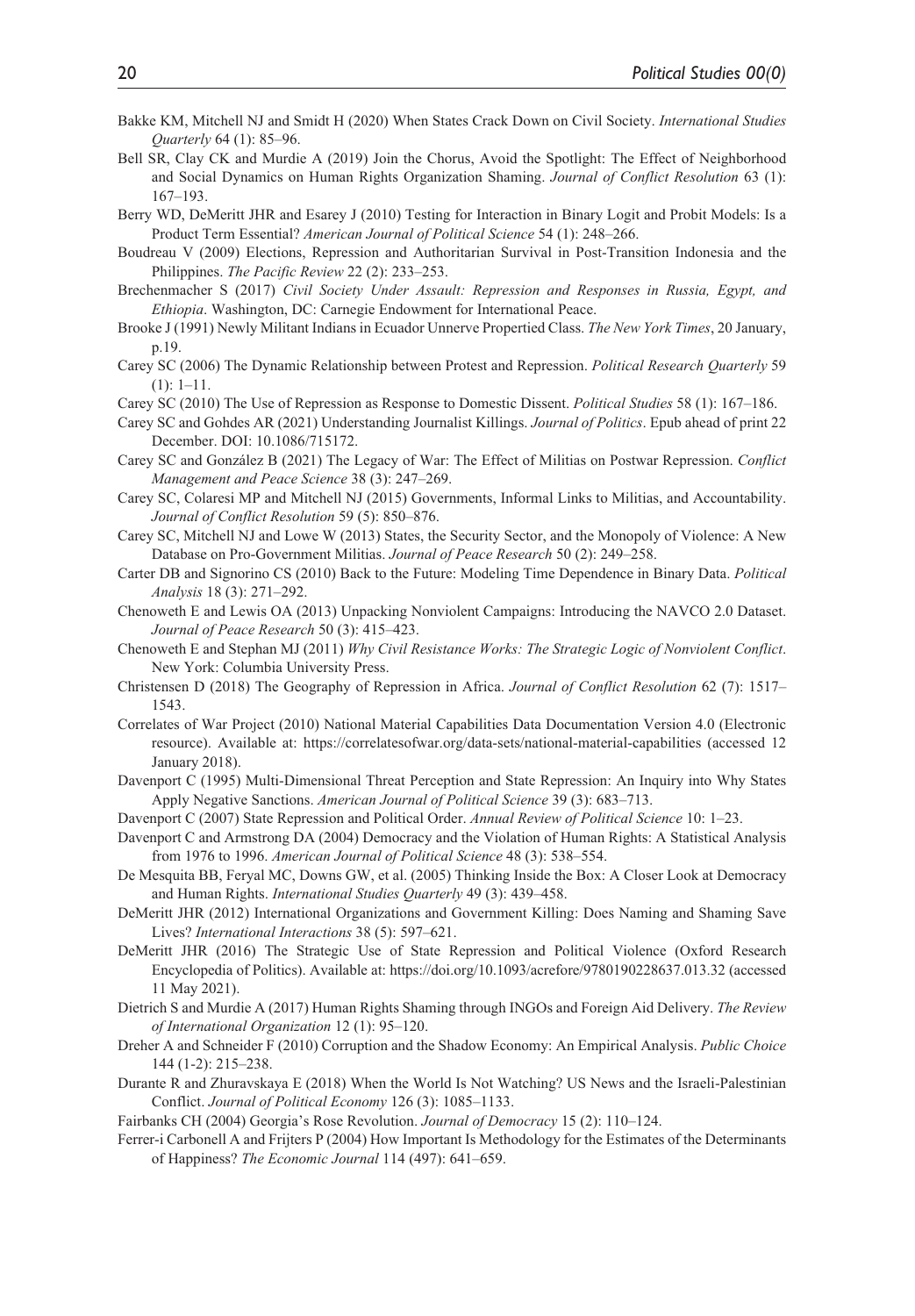- Francisco RA (1996) Coercion and Protest: An Empirical Test in Two Democratic States. *American Journal of Political Science* 40 (4): 1179–1204.
- Freedom House (2015) Report on Russia's Freedom of the Press 2015. Available at: https://freedomhouse.org/ sites/default/files/resources/FOTN%202015\_Russia.pdf (accessed 3 February 2017).
- Gläßel C, González B and Scharpf A (2020) Grist to the Mill of Subversion: Strikes and Coups in Counterinsurgencies. *European Journal of International Relations* 26 (4): 1032–1060.

Gleditsch KS (2002) Expanded Trade and GDP Data. *Journal of Conflict Resolution* 46 (5): 712–724.

- Gleditsch KS and Rivera M (2017) The Diffusion of Nonviolent Campaigns. *Journal of Conflict Resolution* 61 (5): 1120–1145.
- Gleditsch NP, Wallensteen P, Eriksson M, et al. (2002) Armed Conflict 1946-2001: A New Dataset. *Journal of Peace Research* 39 (5): 615–637.
- Global Terrorism Database (GTD) (2016) National Consortium for the Study of Terrorism and Responses to Terrorism (START). Available at: <https://www.start.umd.edu/gtd> (accessed 12 July 2016).
- Gohdes AR (2015) Pulling the Plug: Network Disruptions and Violence in Civil Conflict. *Journal of Peace Research* 52 (3): 352–367.
- Gohdes AR (2020) Repression Technology: Internet Accessibility and State Violence. *American Journal of Political Science* 64 (3): 488–503.
- Gohdes AR and Carey SC (2017) Canaries in a Coal-Mine? What the Killings of Journalists Tell Us about Future Repression *Journal of Peace Research* 54 (2): 157–174.
- Grant RW and Keohane RO (2005) Accountability and Abuses of Power in World Politics. *American Political Science Review* 99 (1): 29–43.
- Hafner-Burton EM (2008) Sticks and Stones: Naming and Shaming the Human Rights Enforcement Problem. *International Organization* 62 (4): 689–716.
- Hathaway OA (2002) Do Human Rights Treaties Make a Difference? *The Yale Law Journal* 111 (8): 1935– 2042.

Heclo H (2010) *Modern Social Politics in Britain and Sweden*. Colchester: ECPR Press.

- Hendrix C and Wong W (2013) When Is the Pen Truly Mighty? Regime Type and the Efficacy of Naming and Shaming in Curbing Human Rights Abuses. *British Journal of Political Science* 43 (3): 651–672.
- Hill DW and Jones ZM (2014) An Empirical Evaluation of Explanations for State Repression. *American Political Science Review* 108 (3): 661–687.
- Human Rights Watch (2002) The Indonesian Military and Ongoing Abuses. Available at: [https://www.hrw.org/](https://www.hrw.org/report/2002/07/31/indonesian-military-and-ongoing-abuses) [report/2002/07/31/indonesian-military-and-ongoing-abuses](https://www.hrw.org/report/2002/07/31/indonesian-military-and-ongoing-abuses) (accessed 20 March 2018).
- Human Rights Watch (2014) World Report 2014: Turkey Events of 2013. Available at: [https://www.hrw.org/](https://www.hrw.org/world-report/2014/country-chapters/turkey) [world-report/2014/country-chapters/turkey](https://www.hrw.org/world-report/2014/country-chapters/turkey) (accessed 16 March 2018).
- Kim HM, Whitten-Woodring J and James P (2015) The Role of Media in the Repression–Protest Nexus: A Game-Theoretic Model. *Journal of Conflict Resolution* 59 (6): 1017–1042.
- King G, Pan J and Roberts ME (2013) How Censorship in China Allows Government Criticism but Silences Collective Expression. *American Political Science Review* 107 (2): 326–343.
- King G, Pan J and Roberts ME (2017) How the Chinese Government Fabricates Social Media Posts for Strategic Distraction, Not Engaged Argument. *American Political Science Review* 111 (3): 484–501.
- King G, Tomz M and Wittenberg J (2000) Making the Most of Statistical Analyses: Improving Interpretation and Presentation. *American Journal of Political Science* 44 (2): 347–361.
- LaFree G, Dugan L and Korte R (2009) The Impact of British Counterterrorist Strategies on Political Violence in Northern Ireland: Comparing Deterrence and Backlash Models. *Criminology* 47 (1): 17–45.
- Lichbach MI (1987) Deterrence or Escalation? The Puzzle of Aggregate Studies of Repression and Dissent. *Journal of Conflict Resolution* 31 (2): 266–297.
- López V and Watts J (2017)) Deaths and Injuries Reported Amid 'Mother of All Marches' in Venezuela. *The Guardian*, 19 April. Available at: [https://www.theguardian.com/world/2017/apr/19/venezuela-protest](https://www.theguardian.com/world/2017/apr/19/venezuela-protest-mother-of-all-marches-maduro-violence)[mother-of-all-marches-maduro-violence](https://www.theguardian.com/world/2017/apr/19/venezuela-protest-mother-of-all-marches-maduro-violence) (accessed 18 November 2020).
- Lupu Y and Wallace GPR (2019) Violence, Nonviolence, and the Effects of International Human Rights Law. *American Journal of Political Science* 63 (2): 411–426.
- Marshall MG and Gurr TR (2020) *Polity5: Political Regime Characteristics and Transitions, 1800-2018*. Center for Systemic Peace. Available at:<http://www.systemicpeace.org/inscrdata.html>(accessed 11 May 2021).
- Mason TD and Krane DA (1989) The Political Economy of Death Squads: Toward a Theory of the Impact of State-Sanctioned Terror. *International Studies Quarterly* 33 (2): 175–198.
- Meernik J, Aloisi R, Sowell M, et al. (2012) The Impact of Human Rights Organizations on Naming and Shaming Campaigns. *Journal of Conflict Resolution* 56 (2): 233–256.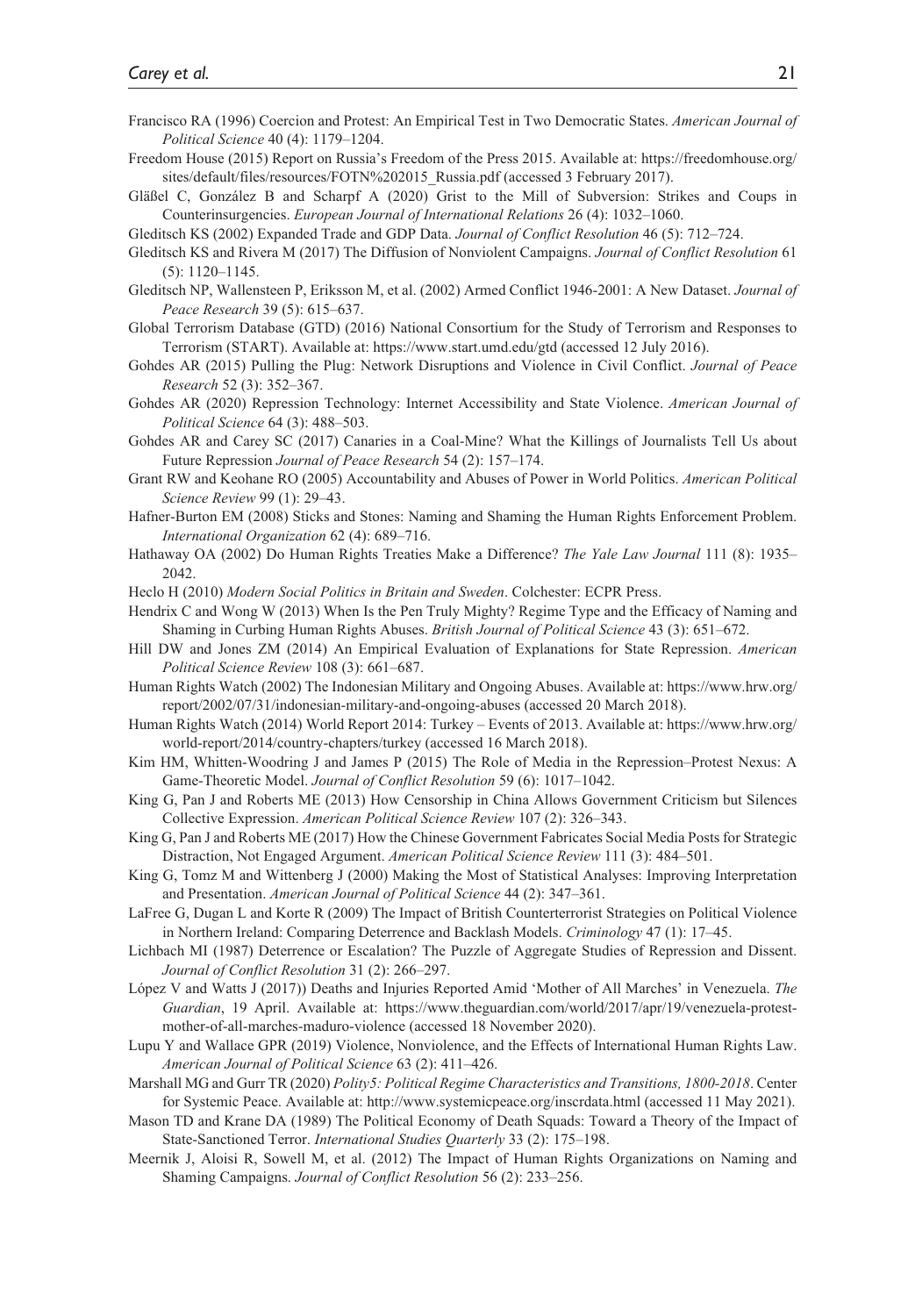- Mejias UA and Vokuev NE (2017) Disinformation and the Media: The Case of Russia and Ukraine. *Media, Culture & Society* 39 (7): 1027–1042.
- Mitchell NJ (2012) *Democracy's Blameless Leaders: From Dresden to Abu Ghraib, How Leaders Evade Accountability for Abuse, Atrocity, and Killing*. New York: New York University Press.
- Mitchell NJ and McCormick JM (1988) Economic and Political Explanations of Human Rights Violations. *World Politics* 40 (4): 476–498.
- Mitchell NJ, Carey SC and Butler CK (2014) The Impact of Pro-Government Militias on Human Rights Violations. *International Interactions* 40 (5): 812–836.
- Moore WH and Davis DR (1998) Ties That Bind? Domestic and International Conflict Behavior in Zaire. *Comparative Political Studies* 31 (1): 45–71.
- Myers SL and Mozur P (2019) China Is Waging a Disinformation War Against Hong Kong Protesters. *The New York Times*, 13 August. Available at: [https://advance.lexis.com/api/document?collection=news&id=](https://advance.lexis.com/api/document?collection=news&id=urn:contentItem:5WTC-T0G1-JBG3-630W-00000-00&context=1516831) [urn:contentItem:5WTC-T0G1-JBG3-630W-00000-00&context=1516831](https://advance.lexis.com/api/document?collection=news&id=urn:contentItem:5WTC-T0G1-JBG3-630W-00000-00&context=1516831) (accessed 18 November 2020).
- Nielsen RA (2013) Rewarding Human Rights? Selective Aid Sanctions against Repressive States. *International Studies Quarterly* 57 (4): 791–803.
- Norris P (2014) Watchdog Journalism. In: Bovens M, Goodin RE and Schillemans T (eds) *The Oxford Handbook of Public Accountability*. Oxford: Oxford University Press, pp.525–542.
- Office of the United Nations High Commissioner for Human Rights (OHCHR) (2017) *Human Rights Violations and Abuses in the Context of Protests in the Bolivarian Republic of Venezuela from 1 April to 31 July 2017*. Geneva: OHCHR.
- Oktem K (2013) Why Turkey's Mainstream Media Chose to Show Penguins Rather Than Protests. *The Guardian*, 9 June. Available at: [https://www.theguardian.com/commentisfree/2013/jun/09/turkey-main](https://www.theguardian.com/commentisfree/2013/jun/09/turkey-mainstream-media-penguins-protests)[stream-media-penguins-protests](https://www.theguardian.com/commentisfree/2013/jun/09/turkey-mainstream-media-penguins-protests) (accessed 18 November 2020).
- Opp K-D and Roehl W (1990) Repression, Micro-mobilization, and Political Protest. *Social Forces* 69 (2): 521–547.
- Piazza JA and Walsh JI (2009) Transnational Terror and Human Rights. *International Studies Quarterly* 53 (1): 125–148.
- Pierson P (2000) Increasing Returns, Path Dependence, and the Study of Politics. *American Political Science Review* 94 (2): 251–267.
- Poe SC and Tate CN (1994) Repression of Human Rights to Personal Integrity in the 1980s: A Global Analysis. *American Political Science Review* 88 (4): 853–872.
- Poe SC, Carey SC and Vazquez TC (2001) How Are These Pictures Different? A Quantitative Comparison of the US State Department and Amnesty International Human Rights Reports, 1976-1995. *Human Rights Quarterly* 23 (3): 650–677.
- Poe SC, Tate CN and Keith LC (1999) Repression of the Human Right to Personal Integrity Revisited: A Global Cross-National Study Covering the Years 1976–1993. *International Studies Quarterly* 43 (2): 291–313.
- Powell JM and Thyne CL (2011) Global Instances of Coups from 1950 to 2010: A New Dataset. *Journal of Peace Research* 48 (2): 249–259.
- Rasler K (1996) Concessions, Repression, and Political Protest in the Iranian Revolution. *American Sociological Review* 61 (1): 132–152.
- Ritter EH (2014) Policy Disputes, Political Survival, and the Onset and Severity of State Repression. *Journal of Conflict Resolution* 58 (1): 143–168.
- Ritter EH and Conrad CR (2016) Preventing and Responding to Dissent: The Observational Challenges of Explaining Strategic Repression. *American Political Science Review* 110 (1): 85–99.
- Roberts ME (2018) *Censored: Distraction and Diversion Inside China's Great Firewall*. Princeton, NJ: Princeton University Press.
- Robison KK (2009) Terror's True Nightmare? Reevaluating the Consequences of Terrorism on Democratic Governance. *Terrorism and Political Violence* 22 (1): 62–86.

Rost N (2011) Human Rights Violations, Weak States, and Civil War. *Human Rights Review* 12 (4): 417–440. Sharp G (2005) *Waging Nonviolent Struggle*. Boston, MA: Porter Sargent.

- Shor E, Charmichael J, Munoz JIN, et al. (2014) Terrorism and State Repression of Human Rights: A Cross-National Time-Series Analysis. *International Journal of Comparative Sociology* 55 (4): 294–317.
- Simmons B (2009) *Mobilizing for Human Rights: International Law in Domestic Politics*. Cambridge: Cambridge University Press.
- United States Department of State (1989) *U.S. Human Rights Policy and Review of the State Departments Country Reports on Human Rights Practices for 1988*. Washington, DC: U.S. Government Printing Office.